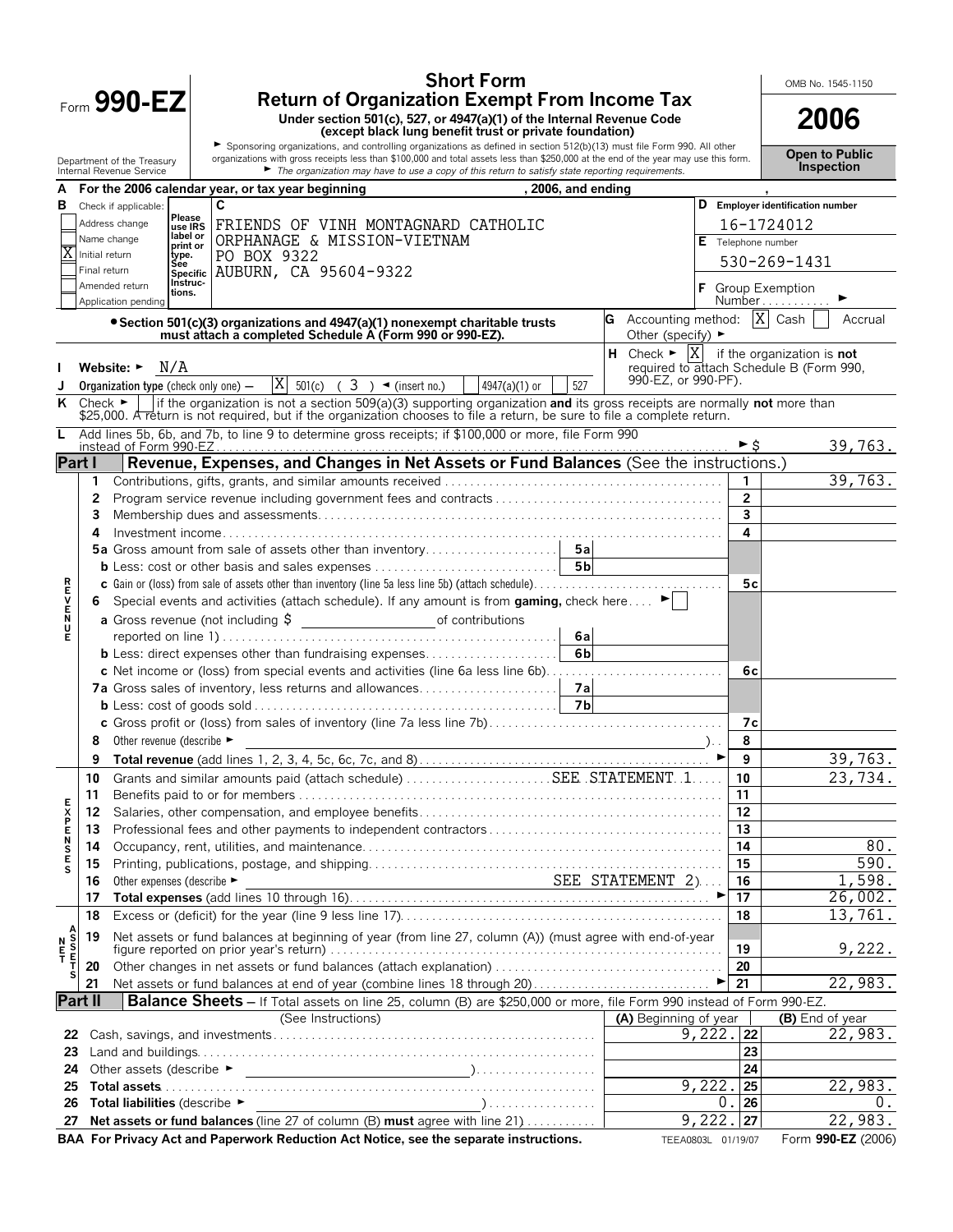|                 | Form 990-EZ (2006) FRIENDS OF VINH MONTAGNARD CATHOLIC                                                                                                                                                                                                                                                        |                                                             |    |                          | 16-1724012   |                                                                                         |                                             | Page 2 |
|-----------------|---------------------------------------------------------------------------------------------------------------------------------------------------------------------------------------------------------------------------------------------------------------------------------------------------------------|-------------------------------------------------------------|----|--------------------------|--------------|-----------------------------------------------------------------------------------------|---------------------------------------------|--------|
| <b>Part III</b> | Statement of Program Service Accomplishments (See the instructions.)                                                                                                                                                                                                                                          |                                                             |    |                          |              | <b>Expenses</b>                                                                         |                                             |        |
|                 | What is the organization's primary exempt purpose? SEE STATEMENT 3<br>Describe what was achieved in carrying out the organization's exempt purposes. In a clear and concise manner, describe the services provided, the number of persons benefited, or other relevant information for each<br>program title. |                                                             |    |                          | for others.) | (Required for $501(c)(3)$<br>and (4) organizations and<br>$4947(a)(1)$ trusts; optional |                                             |        |
| 28              | PROVIDED FUNDS FOR THE PURCHASE OF SEWING MACHINES, EQUIPMENT,<br>SUPPLIES, COMPUTERS, DESKS, FOOD, AND CLOTHING FOR THE CHILDREN AT<br>THE ORPHANAGE.<br>(Grants $\frac{1}{2}$                                                                                                                               | 23, 734. If this amount includes foreign grants, check here |    | $\blacktriangleright$  X | 28a          |                                                                                         |                                             |        |
| 29              |                                                                                                                                                                                                                                                                                                               |                                                             |    |                          |              |                                                                                         |                                             |        |
| 30              | (Grants \$                                                                                                                                                                                                                                                                                                    |                                                             |    |                          | 29 a         |                                                                                         |                                             |        |
|                 |                                                                                                                                                                                                                                                                                                               |                                                             |    |                          |              |                                                                                         |                                             |        |
|                 | $(Grants$ \$<br>31 Other program services (attach schedule).                                                                                                                                                                                                                                                  |                                                             |    |                          | 30a          |                                                                                         |                                             |        |
|                 | (Grants \$                                                                                                                                                                                                                                                                                                    |                                                             |    |                          | 31 a         |                                                                                         |                                             |        |
|                 |                                                                                                                                                                                                                                                                                                               |                                                             |    |                          | 32           |                                                                                         |                                             |        |
| IPart IV        | List of Officers, Directors, Trustees, and Key Employees (List each one even if not compensated. See Instructions.)                                                                                                                                                                                           |                                                             |    |                          |              |                                                                                         |                                             |        |
|                 | <b>(B)</b> Title and average hours<br>(C) Compensation (If<br>(D) Contributions to<br>per week devoted<br>not paid, enter -0-.)<br>(A) Name and address<br>employee benefit plans and<br>to position<br>deferred compensation                                                                                 |                                                             |    |                          |              |                                                                                         | (E) Expense account<br>and other allowances |        |
|                 | _______________                                                                                                                                                                                                                                                                                               |                                                             |    |                          |              |                                                                                         |                                             |        |
|                 | . _ _ _ _ _ _ _ _ _ _ _                                                                                                                                                                                                                                                                                       |                                                             |    |                          |              |                                                                                         |                                             |        |
|                 | SEE STATEMENT 4                                                                                                                                                                                                                                                                                               |                                                             | 0. |                          | 0.           |                                                                                         |                                             | 0.     |
|                 | _____________                                                                                                                                                                                                                                                                                                 |                                                             |    |                          |              |                                                                                         |                                             |        |
|                 |                                                                                                                                                                                                                                                                                                               |                                                             |    |                          |              |                                                                                         |                                             |        |
|                 |                                                                                                                                                                                                                                                                                                               |                                                             |    |                          |              |                                                                                         |                                             |        |
|                 |                                                                                                                                                                                                                                                                                                               |                                                             |    |                          |              |                                                                                         |                                             |        |
|                 |                                                                                                                                                                                                                                                                                                               |                                                             |    |                          |              |                                                                                         |                                             |        |
|                 |                                                                                                                                                                                                                                                                                                               |                                                             |    |                          |              |                                                                                         |                                             |        |
|                 |                                                                                                                                                                                                                                                                                                               |                                                             |    |                          |              |                                                                                         |                                             |        |
| <b>Part V</b>   | Other Information (Note the statement requirement in the instructions)                                                                                                                                                                                                                                        |                                                             |    | SEE STATEMENT 5          |              |                                                                                         | Yes                                         | No.    |
|                 | 33 Did the organization engage in any activity not previously reported to the IRS? If 'Yes,' attach a detailed description                                                                                                                                                                                    |                                                             |    |                          |              | 33                                                                                      |                                             | X      |
| 34              | Were any changes made to the organizing or governing documents but not reported to the IRS? If 'Yes,' attach a conformed copy of the changes                                                                                                                                                                  |                                                             |    |                          |              | 34                                                                                      |                                             | X      |
| 35              | If the organization had income from business activities, such as those reported on lines 2, 6, and 7 (among others), but not reported on Form 990-T, attach<br>a statement explaining your reason for not reporting the income on Form 990-T.                                                                 |                                                             |    |                          |              |                                                                                         |                                             |        |
|                 | a Did the organization have unrelated business gross income of \$1,000 or more or 6033(e) notice, reporting, and                                                                                                                                                                                              |                                                             |    |                          |              | 35a                                                                                     |                                             | Χ      |
|                 |                                                                                                                                                                                                                                                                                                               |                                                             |    |                          |              | 35 <sub>b</sub>                                                                         | N/A                                         |        |
|                 | 36 Was there a liquidation, dissolution, termination, or substantial contraction during the year?                                                                                                                                                                                                             |                                                             |    |                          |              | 36                                                                                      |                                             | Χ      |
|                 |                                                                                                                                                                                                                                                                                                               |                                                             |    |                          |              | 0.<br>37b                                                                               |                                             | Χ      |
|                 |                                                                                                                                                                                                                                                                                                               |                                                             |    |                          |              |                                                                                         |                                             |        |
|                 | 38a Did the organization borrow from, or make any loans to, any officer, director, trustee, or key employee or were<br>any such loans made in a prior year and still unpaid at the start of the period covered by this return?                                                                                |                                                             |    |                          |              | 38a                                                                                     |                                             | X      |
|                 | <b>b</b> If 'Yes,' attach the sch specified in the line 38 instructions and enter                                                                                                                                                                                                                             |                                                             |    | 38b                      |              | N/A                                                                                     |                                             |        |
|                 | 39 501(c)(7) organizations. Enter:                                                                                                                                                                                                                                                                            |                                                             |    |                          |              |                                                                                         |                                             |        |
|                 | <b>b</b> Gross receipts, included on line 9, for public use of club facilities                                                                                                                                                                                                                                |                                                             |    | 39a<br>39 <sub>b</sub>   |              | N/A<br>N/A                                                                              |                                             |        |
| <b>BAA</b>      |                                                                                                                                                                                                                                                                                                               | TEEA0812L 01/19/07                                          |    |                          |              | Form 990-EZ (2006)                                                                      |                                             |        |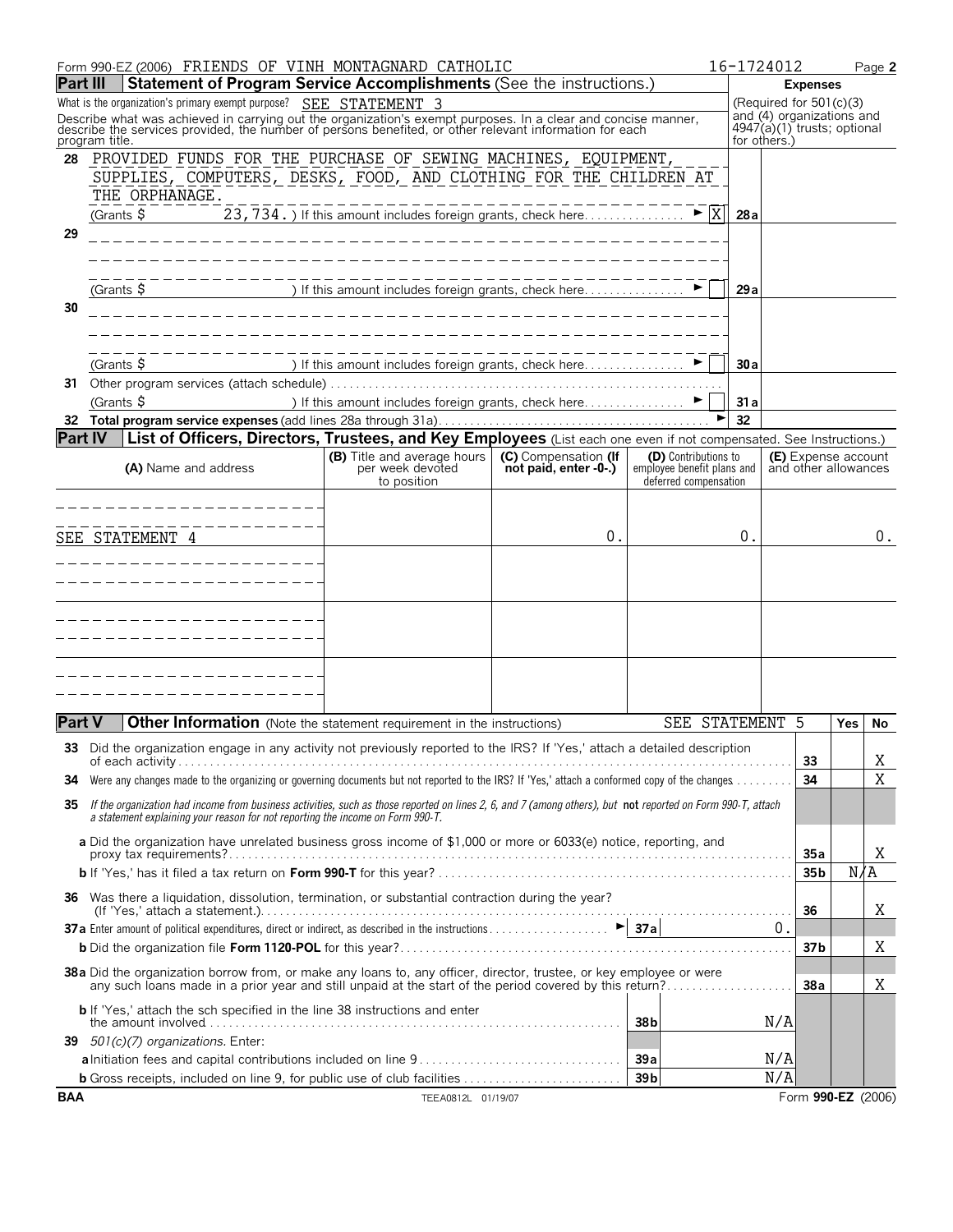|                 |                                                                                                                                                                                                                                                             | Form 990-EZ (2006) FRIENDS OF VINH MONTAGNARD CATHOLIC                                                                                                                                                                                                                                                                   |                                           |                                         | 16-1724012                                        |                                                       |            | Page 3 |  |
|-----------------|-------------------------------------------------------------------------------------------------------------------------------------------------------------------------------------------------------------------------------------------------------------|--------------------------------------------------------------------------------------------------------------------------------------------------------------------------------------------------------------------------------------------------------------------------------------------------------------------------|-------------------------------------------|-----------------------------------------|---------------------------------------------------|-------------------------------------------------------|------------|--------|--|
| <b>Part V</b>   |                                                                                                                                                                                                                                                             | <b>Other Information</b> (Note the statement requirement in the instructions) (Continued)                                                                                                                                                                                                                                |                                           |                                         |                                                   |                                                       |            |        |  |
|                 |                                                                                                                                                                                                                                                             | 40a 501(c)(3) organizations. Enter amount of tax imposed on the organization during the year under:                                                                                                                                                                                                                      |                                           |                                         |                                                   |                                                       |            |        |  |
|                 | section 4911 ►                                                                                                                                                                                                                                              |                                                                                                                                                                                                                                                                                                                          | $0.$ ; section 4912 $\blacktriangleright$ | 0. : section 4955 $\blacktriangleright$ | $0$ .                                             |                                                       |            |        |  |
|                 |                                                                                                                                                                                                                                                             | <b>b</b> $501(c)(3)$ and (4) organizations. Did the organization engage in any section 4958 excess benefit transaction during the year or did it become aware of an excess benefit transaction from a prior year? If 'Yes,'                                                                                              |                                           |                                         |                                                   |                                                       | Yes        | No     |  |
|                 |                                                                                                                                                                                                                                                             |                                                                                                                                                                                                                                                                                                                          |                                           |                                         |                                                   | 40 <sub>b</sub>                                       |            | Χ      |  |
|                 |                                                                                                                                                                                                                                                             | c Enter amount of tax imposed on organization managers or disqualified persons during the                                                                                                                                                                                                                                |                                           |                                         |                                                   |                                                       |            |        |  |
|                 |                                                                                                                                                                                                                                                             |                                                                                                                                                                                                                                                                                                                          |                                           |                                         | 0.                                                |                                                       |            |        |  |
|                 |                                                                                                                                                                                                                                                             | $\bullet$ defined and $\bullet$ and $\bullet$ and $\bullet$ and $\bullet$ and $\bullet$ and $\bullet$ and $\bullet$ and $\bullet$ and $\bullet$ and $\bullet$ and $\bullet$ defined and $\bullet$ defined and $\bullet$ defined and $\bullet$ defined and $\bullet$ defined and $\bullet$ defined and $\bullet$ defined  |                                           |                                         | $\Omega$ .                                        |                                                       |            |        |  |
|                 |                                                                                                                                                                                                                                                             | e All organizations. At any time during the tax year, was the organization a party to a prohibited tax                                                                                                                                                                                                                   |                                           |                                         |                                                   |                                                       |            |        |  |
|                 |                                                                                                                                                                                                                                                             |                                                                                                                                                                                                                                                                                                                          |                                           |                                         |                                                   | 40e                                                   |            | X      |  |
| 41              |                                                                                                                                                                                                                                                             | CA<br>List the states with which a copy of this return is filed $\blacktriangleright$                                                                                                                                                                                                                                    |                                           |                                         |                                                   |                                                       |            |        |  |
|                 |                                                                                                                                                                                                                                                             | 42 a The books are in care of ► PATRICK KEEGAN                                                                                                                                                                                                                                                                           |                                           |                                         |                                                   |                                                       |            |        |  |
|                 |                                                                                                                                                                                                                                                             |                                                                                                                                                                                                                                                                                                                          |                                           |                                         |                                                   |                                                       | <b>Yes</b> | No     |  |
|                 | <b>b</b> At any time during the calendar year, did the organization have an interest in or a signature or other authority over a<br>financial account in a foreign country (such as a bank account, securities account, or other financial account)?<br>42b |                                                                                                                                                                                                                                                                                                                          |                                           |                                         |                                                   |                                                       |            |        |  |
|                 |                                                                                                                                                                                                                                                             | If 'Yes,' enter the name of the foreign country: ▶                                                                                                                                                                                                                                                                       |                                           |                                         |                                                   |                                                       |            | X      |  |
|                 |                                                                                                                                                                                                                                                             | See the instructions for exceptions and filing requirements for Form TD F 90-22.1.                                                                                                                                                                                                                                       |                                           |                                         |                                                   |                                                       |            |        |  |
|                 |                                                                                                                                                                                                                                                             |                                                                                                                                                                                                                                                                                                                          |                                           |                                         |                                                   | 42c                                                   |            | Χ      |  |
|                 |                                                                                                                                                                                                                                                             | If 'Yes,' enter the name of the foreign country: ▶                                                                                                                                                                                                                                                                       |                                           |                                         |                                                   |                                                       |            |        |  |
|                 |                                                                                                                                                                                                                                                             |                                                                                                                                                                                                                                                                                                                          |                                           |                                         |                                                   |                                                       |            | N/A    |  |
|                 |                                                                                                                                                                                                                                                             |                                                                                                                                                                                                                                                                                                                          |                                           |                                         |                                                   |                                                       |            | N/A    |  |
|                 |                                                                                                                                                                                                                                                             | Under penalties of perjury, I declare that I have examined this return, including accompanying schedules and statements, and to the best of my knowledge and belief, it is<br>true, correct, and complete. Declaration of preparer (other than officer) is based on all information of which preparer has any knowledge. |                                           |                                         |                                                   |                                                       |            |        |  |
|                 |                                                                                                                                                                                                                                                             |                                                                                                                                                                                                                                                                                                                          |                                           |                                         |                                                   |                                                       |            |        |  |
| <b>Please</b>   | Signature of officer                                                                                                                                                                                                                                        |                                                                                                                                                                                                                                                                                                                          |                                           |                                         | Date                                              |                                                       |            |        |  |
| Sign<br>Here    |                                                                                                                                                                                                                                                             |                                                                                                                                                                                                                                                                                                                          |                                           |                                         |                                                   |                                                       |            |        |  |
|                 |                                                                                                                                                                                                                                                             | DAVE CHAIX PRESIDENT<br>Type or print name and title.                                                                                                                                                                                                                                                                    |                                           |                                         |                                                   |                                                       |            |        |  |
|                 |                                                                                                                                                                                                                                                             |                                                                                                                                                                                                                                                                                                                          |                                           | <b>Date</b>                             | Check if                                          | Preparer's SSN or PTIN (See<br>General Instruction X) |            |        |  |
| Paid            | Preparer's<br>signature                                                                                                                                                                                                                                     |                                                                                                                                                                                                                                                                                                                          |                                           |                                         | self-<br>$\overline{\text{X}}$<br>N/A<br>employed |                                                       |            |        |  |
| Pre-<br>parer's | Firm's name (or                                                                                                                                                                                                                                             | LAFLER MOORE CONNERTY & WEBB,                                                                                                                                                                                                                                                                                            | LLP                                       |                                         |                                                   |                                                       |            |        |  |
| Use             | yours if self-<br>employed),                                                                                                                                                                                                                                | 2237 DOUGLAS BLVD STE 140                                                                                                                                                                                                                                                                                                |                                           |                                         | N/A<br>►<br><b>EIN</b>                            |                                                       |            |        |  |
| Only            | address, and<br>$ZIP + 4$                                                                                                                                                                                                                                   | ROSEVILLE, CA 95661-3831<br>Phone no. $\blacktriangleright$                                                                                                                                                                                                                                                              |                                           | (916)                                   | 784-1040                                          |                                                       |            |        |  |
| <b>BAA</b>      |                                                                                                                                                                                                                                                             |                                                                                                                                                                                                                                                                                                                          | TEEA0812L 01/19/07                        |                                         |                                                   | Form 990-EZ (2006)                                    |            |        |  |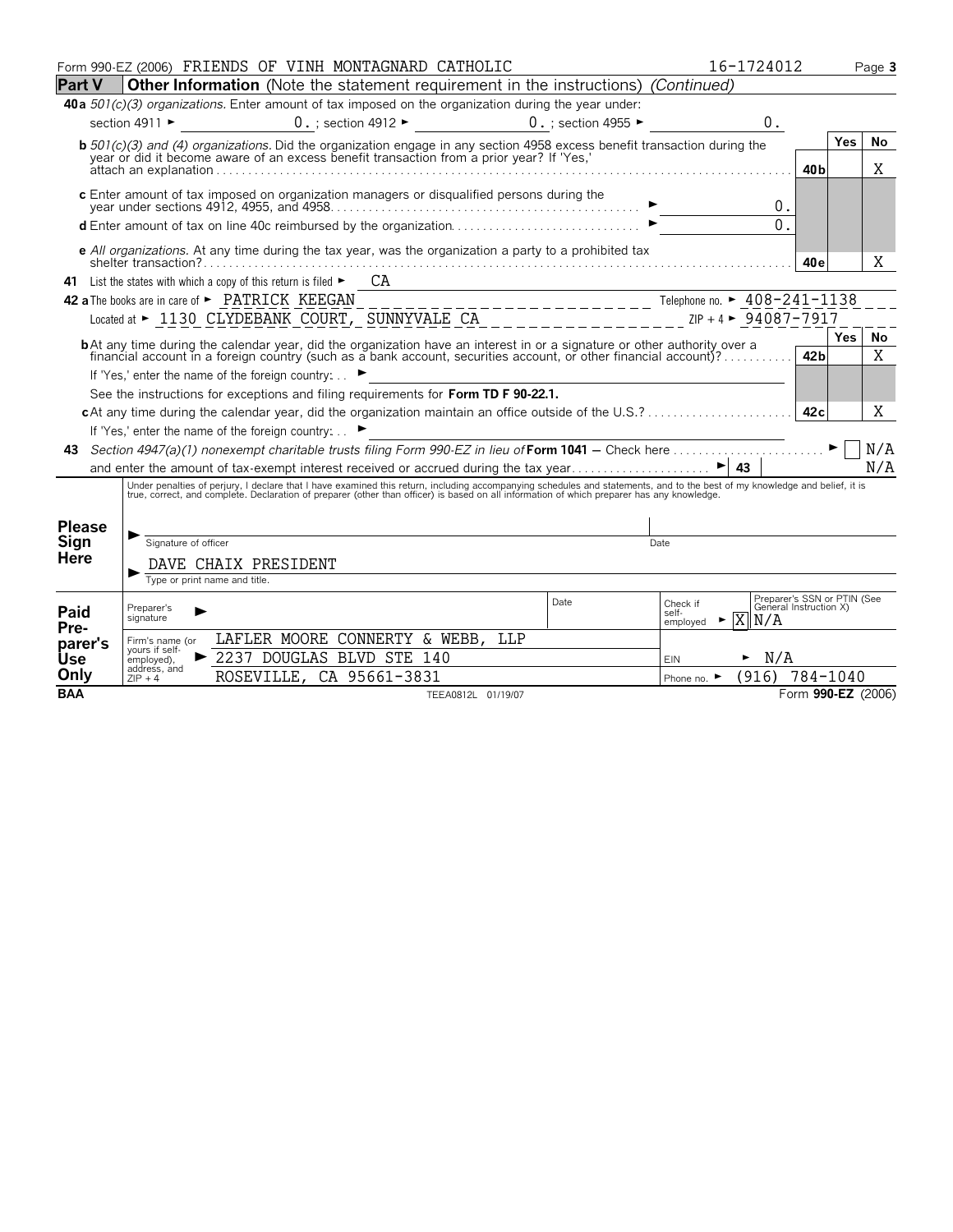|                                                        |                                                                                                                                                                                               | <b>Organization Exempt Under</b>                                                                                    |                  |                                                                                | OMB No. 1545-0047                              |
|--------------------------------------------------------|-----------------------------------------------------------------------------------------------------------------------------------------------------------------------------------------------|---------------------------------------------------------------------------------------------------------------------|------------------|--------------------------------------------------------------------------------|------------------------------------------------|
| <b>SCHEDULE A</b><br>(Form 990 or 990-EZ)              |                                                                                                                                                                                               | Section 501(c)(3)                                                                                                   |                  |                                                                                |                                                |
|                                                        |                                                                                                                                                                                               | (Except Private Foundation) and Section 501(e), 501(f), 501(k),<br>501(n), or 4947(a)(1) Nonexempt Charitable Trust |                  |                                                                                | 2006                                           |
|                                                        |                                                                                                                                                                                               | Supplementary Information - (See separate instructions.)                                                            |                  |                                                                                |                                                |
| Department of the Treasury<br>Internal Revenue Service |                                                                                                                                                                                               | MUST be completed by the above organizations and attached to their Form 990 or 990-EZ.                              |                  |                                                                                |                                                |
| Name of the organization                               | FRIENDS OF VINH MONTAGNARD CATHOLIC<br>ORPHANAGE & MISSION-VIETNAM                                                                                                                            |                                                                                                                     |                  | <b>Employer identification number</b><br>16-1724012                            |                                                |
| Part I                                                 | Compensation of the Five Highest Paid Employees Other Than Officers, Directors, and Trustees                                                                                                  |                                                                                                                     |                  |                                                                                |                                                |
|                                                        | (See instructions. List each one. If there are none, enter 'None.')                                                                                                                           |                                                                                                                     |                  |                                                                                |                                                |
|                                                        | (a) Name and address of each<br>employee paid more<br>than \$50,000                                                                                                                           | (b) Title and average<br>hours per week<br>devoted to position                                                      | (c) Compensation | (d) Contributions<br>to employee benefit<br>plans and deferred<br>compensation | (e) Expense<br>account and other<br>allowances |
| NONE                                                   |                                                                                                                                                                                               |                                                                                                                     |                  |                                                                                |                                                |
|                                                        |                                                                                                                                                                                               |                                                                                                                     |                  |                                                                                |                                                |
|                                                        |                                                                                                                                                                                               |                                                                                                                     |                  |                                                                                |                                                |
|                                                        |                                                                                                                                                                                               |                                                                                                                     |                  |                                                                                |                                                |
|                                                        |                                                                                                                                                                                               |                                                                                                                     |                  |                                                                                |                                                |
|                                                        |                                                                                                                                                                                               |                                                                                                                     |                  |                                                                                |                                                |
|                                                        |                                                                                                                                                                                               |                                                                                                                     |                  |                                                                                |                                                |
| Total number of other employees paid                   | over \$50,000                                                                                                                                                                                 | 0                                                                                                                   |                  |                                                                                |                                                |
| Part II $-$ A                                          | Compensation of the Five Highest Paid Independent Contractors for Professional Services<br>(See instructions. List each one (whether individuals or firms). If there are none, enter 'None.') |                                                                                                                     |                  |                                                                                |                                                |
|                                                        | (a) Name and address of each independent contractor paid more than \$50,000                                                                                                                   |                                                                                                                     |                  | (b) Type of service                                                            | (c) Compensation                               |
| NONE                                                   |                                                                                                                                                                                               |                                                                                                                     |                  |                                                                                |                                                |
|                                                        |                                                                                                                                                                                               |                                                                                                                     |                  |                                                                                |                                                |
|                                                        |                                                                                                                                                                                               |                                                                                                                     |                  |                                                                                |                                                |
|                                                        |                                                                                                                                                                                               |                                                                                                                     |                  |                                                                                |                                                |
|                                                        |                                                                                                                                                                                               |                                                                                                                     |                  |                                                                                |                                                |
|                                                        |                                                                                                                                                                                               |                                                                                                                     |                  |                                                                                |                                                |
|                                                        |                                                                                                                                                                                               |                                                                                                                     |                  |                                                                                |                                                |
| Total number of others receiving over                  | \$50,000 for professional services                                                                                                                                                            | 0                                                                                                                   |                  |                                                                                |                                                |
|                                                        | Part II $-$ B Compensation of the Five Highest Paid Independent Contractors for Other Services                                                                                                |                                                                                                                     |                  |                                                                                |                                                |
|                                                        | (List each contractor who performed services other than professional services, whether individuals or<br>firms. If there are none, enter 'None.' See instructions.)                           |                                                                                                                     |                  |                                                                                |                                                |
|                                                        | (a) Name and address of each independent contractor paid more than \$50,000                                                                                                                   |                                                                                                                     |                  | (b) Type of service                                                            | (c) Compensation                               |
| NONE                                                   |                                                                                                                                                                                               |                                                                                                                     |                  |                                                                                |                                                |
|                                                        |                                                                                                                                                                                               |                                                                                                                     |                  |                                                                                |                                                |
|                                                        |                                                                                                                                                                                               |                                                                                                                     |                  |                                                                                |                                                |
|                                                        |                                                                                                                                                                                               |                                                                                                                     |                  |                                                                                |                                                |
|                                                        |                                                                                                                                                                                               |                                                                                                                     |                  |                                                                                |                                                |
|                                                        |                                                                                                                                                                                               |                                                                                                                     |                  |                                                                                |                                                |
|                                                        | Total number of other contractors receiving<br>over \$50,000 for other services                                                                                                               | 0                                                                                                                   |                  |                                                                                |                                                |

**BAA For Paperwork Reduction Act Notice, see the Instructions for Form 990 and Form 990-EZ.** Schedule **A** (Form 990 or 990-EZ) 2006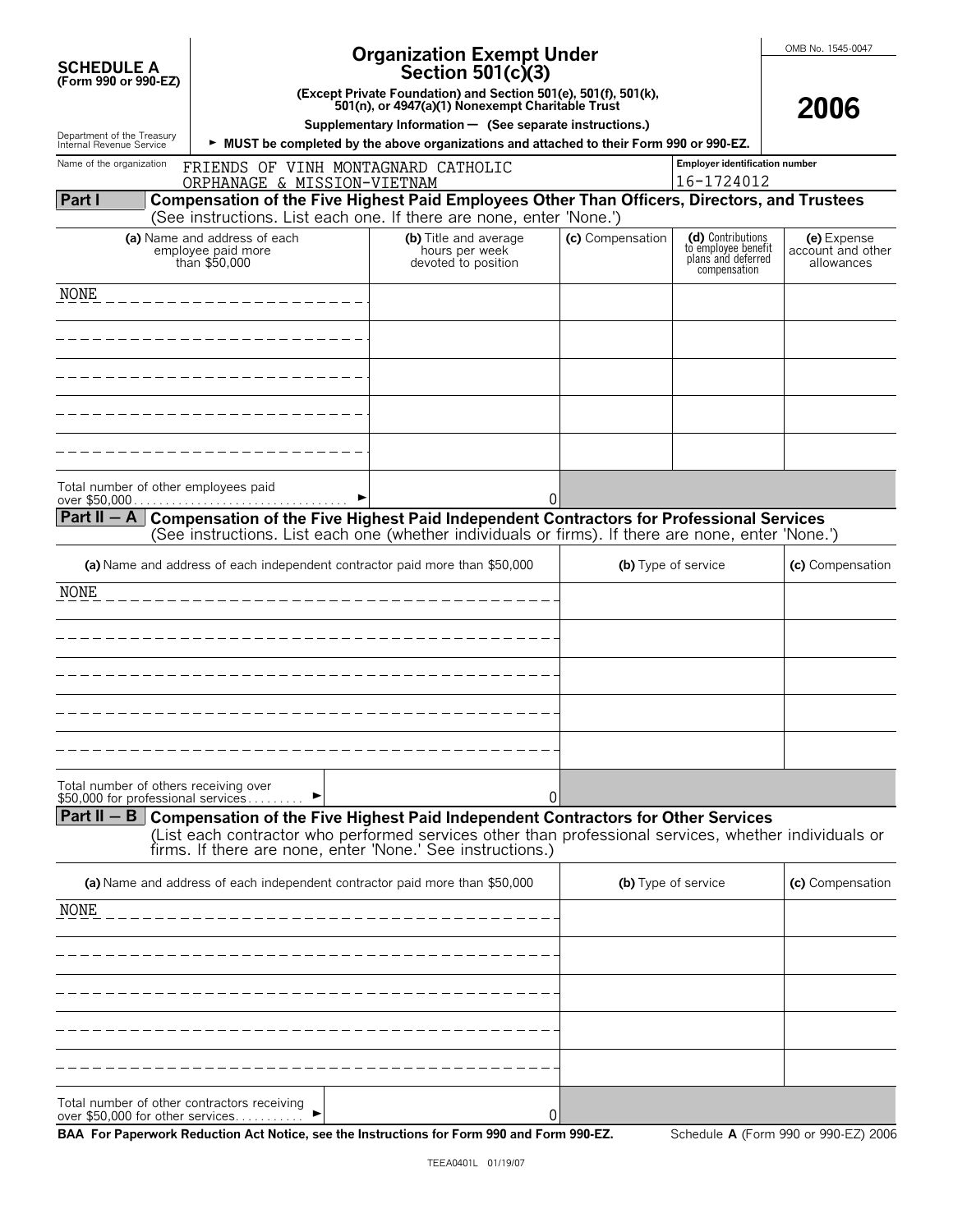|            | FRIENDS OF VINH MONTAGNARD CATHOLIC<br>16-1724012<br>Schedule A (Form 990 or 990-EZ) 2006                                                                                                                                                                                                                                                                                                                                                                                                             |                | Page 2 |
|------------|-------------------------------------------------------------------------------------------------------------------------------------------------------------------------------------------------------------------------------------------------------------------------------------------------------------------------------------------------------------------------------------------------------------------------------------------------------------------------------------------------------|----------------|--------|
|            | Part III<br><b>Statements About Activities (See instructions.)</b>                                                                                                                                                                                                                                                                                                                                                                                                                                    |                | Yes No |
| 1.         | During the year, has the organization attempted to influence national, state, or local legislation, including any attempt<br>to influence public opinion on a legislative matter or referendum? If 'Yes,' enter the total expenses paid                                                                                                                                                                                                                                                               |                |        |
|            |                                                                                                                                                                                                                                                                                                                                                                                                                                                                                                       | $\overline{1}$ | Χ      |
|            | Organizations that made an election under section 501(h) by filing Form 5768 must complete Part VI-A. Other<br>organizations checking 'Yes' must complete Part VI-B AND attach a statement giving a detailed description of the<br>lobbying activities.                                                                                                                                                                                                                                               |                |        |
| 2          | During the year, has the organization, either directly or indirectly, engaged in any of the following acts with any<br>substantial contributors, trustees, directors, officers, creators, key employees, or members of their families, or with any<br>taxable organization with which any such person is affiliated as an officer, director, trustee, majority owner, or principal<br>beneficiary? (If the answer to any question is 'Yes,' attach a detailed statement explaining the transactions.) |                |        |
|            |                                                                                                                                                                                                                                                                                                                                                                                                                                                                                                       | 2a             | Χ      |
|            |                                                                                                                                                                                                                                                                                                                                                                                                                                                                                                       | 2 <sub>b</sub> | Χ      |
|            |                                                                                                                                                                                                                                                                                                                                                                                                                                                                                                       | 2 <sub>c</sub> | Χ      |
|            | d Payment of compensation (or payment or reimbursement of expenses if more than \$1,000)?                                                                                                                                                                                                                                                                                                                                                                                                             | 2d             | Χ      |
|            |                                                                                                                                                                                                                                                                                                                                                                                                                                                                                                       | 2e             | Χ      |
|            | 3a Did the organization make grants for scholarships, fellowships, student loans, etc? (If 'Yes,' attach an<br>explanation of how the organization determines that recipients qualify to receive payments.)                                                                                                                                                                                                                                                                                           | 3a             | X      |
|            |                                                                                                                                                                                                                                                                                                                                                                                                                                                                                                       | 3 <sub>b</sub> | X      |
|            | c Did the organization receive or hold an easement for conservation purposes, including easements<br>to preserve open space, the environment, historic land areas or historic structures? If                                                                                                                                                                                                                                                                                                          | 3 <sub>c</sub> | Χ      |
|            | d Did the organization provide credit counseling, debt management, credit repair, or debt negotiation services?                                                                                                                                                                                                                                                                                                                                                                                       | 3d             | Χ      |
|            | 4a Did the organization maintain any donor advised funds? If 'Yes,' complete lines 4b through 4g. If 'No,' complete lines                                                                                                                                                                                                                                                                                                                                                                             | 4a             | X      |
|            |                                                                                                                                                                                                                                                                                                                                                                                                                                                                                                       | 4bl            | N/A    |
|            | с                                                                                                                                                                                                                                                                                                                                                                                                                                                                                                     | 4c             | N/A    |
|            | <b>d</b> Enter the total number of donor advised funds owned at the end of the tax year                                                                                                                                                                                                                                                                                                                                                                                                               |                | N/A    |
|            | <b>e</b> Enter the aggregate value of assets held in all donor advised funds owned at the end of the tax year $\ldots$                                                                                                                                                                                                                                                                                                                                                                                |                | N/A    |
|            | f Enter the total number of separate funds or accounts owned at the end of the tax year (excluding donor advised<br>funds included on line 4d) where donors have the right to provide advice on the distribution or investment of                                                                                                                                                                                                                                                                     |                | 0      |
|            | <b>q</b> Enter the aggregate value of assets held in all funds or accounts included on line 4f at the end of the tax year                                                                                                                                                                                                                                                                                                                                                                             |                | 0.     |
| <b>BAA</b> | Schedule A (Form 990 or Form 990-EZ) 2006<br>TEEA0402L 04/04/07                                                                                                                                                                                                                                                                                                                                                                                                                                       |                |        |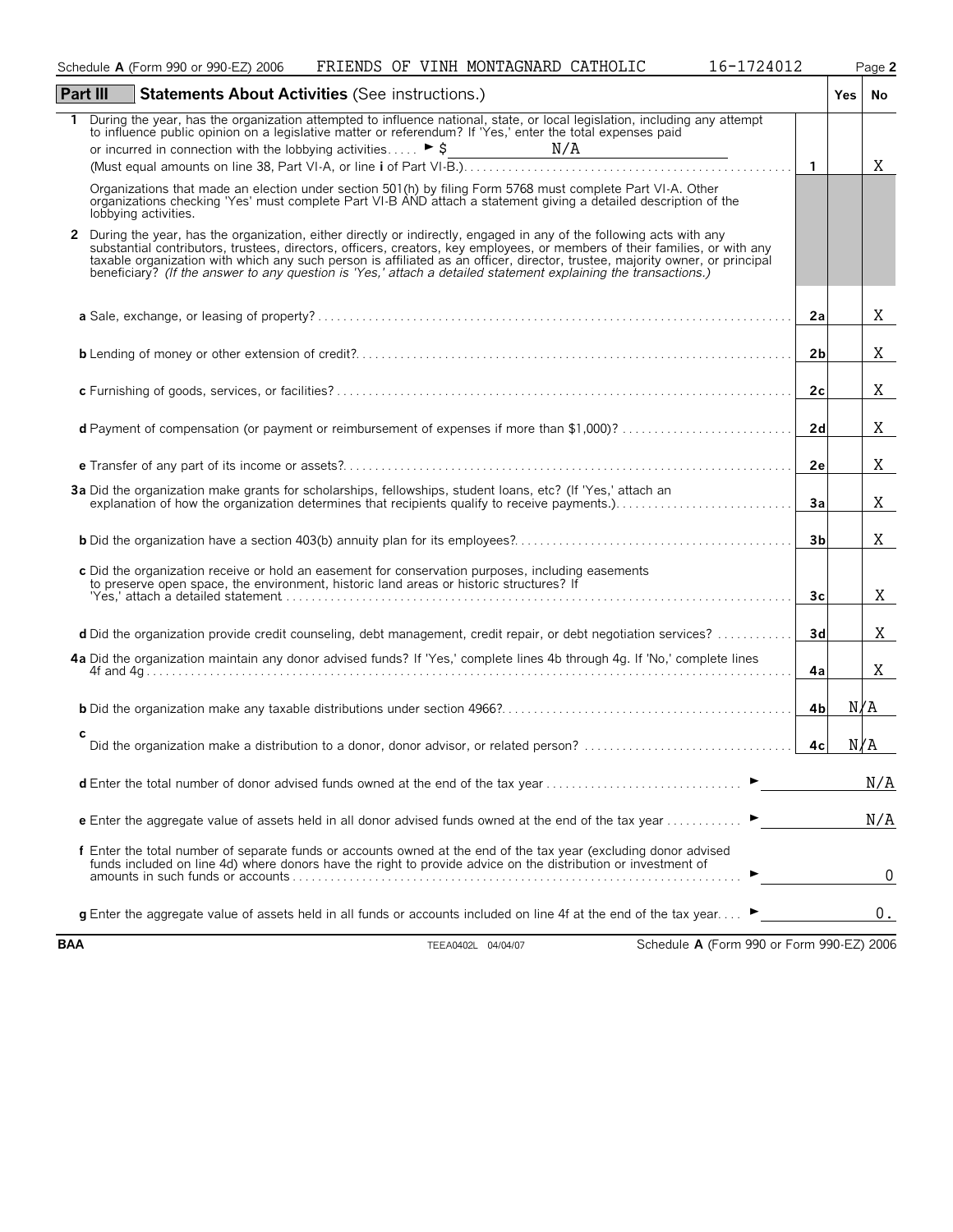| <b>Part IV</b>   | Reason for Non-Private Foundation Status (See instructions.)                                                                                                                                                                                                                                                                                                                                                                                                                                                                      |                                                       |                                                                                             |                                                                                                      |                              |                                      |
|------------------|-----------------------------------------------------------------------------------------------------------------------------------------------------------------------------------------------------------------------------------------------------------------------------------------------------------------------------------------------------------------------------------------------------------------------------------------------------------------------------------------------------------------------------------|-------------------------------------------------------|---------------------------------------------------------------------------------------------|------------------------------------------------------------------------------------------------------|------------------------------|--------------------------------------|
|                  | I certify that the organization is not a private foundation because it is: (Please check only ONE applicable box.)                                                                                                                                                                                                                                                                                                                                                                                                                |                                                       |                                                                                             |                                                                                                      |                              |                                      |
| 5                | A church, convention of churches, or association of churches. Section 170(b)(1)(A)(i).                                                                                                                                                                                                                                                                                                                                                                                                                                            |                                                       |                                                                                             |                                                                                                      |                              |                                      |
| 6                | A school. Section 170(b)(1)(A)(ii). (Also complete Part V.)                                                                                                                                                                                                                                                                                                                                                                                                                                                                       |                                                       |                                                                                             |                                                                                                      |                              |                                      |
| 7                | A hospital or a cooperative hospital service organization. Section 170(b)(1)(A)(iii).                                                                                                                                                                                                                                                                                                                                                                                                                                             |                                                       |                                                                                             |                                                                                                      |                              |                                      |
| 8                | A federal, state, or local government or governmental unit. Section 170(b)(1)(A)(v).                                                                                                                                                                                                                                                                                                                                                                                                                                              |                                                       |                                                                                             |                                                                                                      |                              |                                      |
| 9                | A medical research organization operated in conjunction with a hospital. Section 170(b)(1)(A)(iii). Enter the hospital's name, city,<br>and state $\blacktriangleright$                                                                                                                                                                                                                                                                                                                                                           |                                                       | ________________________________                                                            |                                                                                                      |                              |                                      |
| 10               | An organization operated for the benefit of a college or university owned or operated by a governmental unit. Section 170(b)(1)(A)(iv).<br>(Also complete the Support Schedule in Part IV-A.)                                                                                                                                                                                                                                                                                                                                     |                                                       |                                                                                             |                                                                                                      |                              |                                      |
| 11 a             | An organization that normally receives a substantial part of its support from a governmental unit or from the general public.<br>Section 170(b)(1)(A)(vi). (Also complete the <b>Support Schedule</b> in Part IV-A.)                                                                                                                                                                                                                                                                                                              |                                                       |                                                                                             |                                                                                                      |                              |                                      |
| 11 b             | A community trust. Section 170(b)(1)(A)(vi). (Also complete the <b>Support Schedule</b> in Part IV-A.)                                                                                                                                                                                                                                                                                                                                                                                                                            |                                                       |                                                                                             |                                                                                                      |                              |                                      |
| X<br>12          | An organization that normally receives: (1) more than 33-1/3% of its support from contributions, membership fees, and gross receipts<br>from activities related to its charitable, etc, functions – subject to certain exceptions, and (2) no more than 33-1/3% of its support<br>from gross investment income and unrelated business taxable income (less section 511 tax) from businesses acquired by the<br>organization after June 30, 1975. See section 509(a)(2). (Also complete the <b>Support Schedule</b> in Part IV-A.) |                                                       |                                                                                             |                                                                                                      |                              |                                      |
| 13               | An organization that is not controlled by any disqualified persons (other than foundation managers) and otherwise meets the requirements of section 509(a)(3). Check the box that describes the type of supporting organizati                                                                                                                                                                                                                                                                                                     |                                                       |                                                                                             |                                                                                                      |                              |                                      |
|                  | Type II<br>Type I                                                                                                                                                                                                                                                                                                                                                                                                                                                                                                                 |                                                       | Type III-Functionally Integrated                                                            | Type III-Other                                                                                       |                              |                                      |
|                  |                                                                                                                                                                                                                                                                                                                                                                                                                                                                                                                                   |                                                       | Provide the following information about the supported organizations. (See instructions.)    |                                                                                                      |                              |                                      |
|                  | (a)<br>Name(s) of supported<br>organization(s)                                                                                                                                                                                                                                                                                                                                                                                                                                                                                    | (b)<br><b>Employer identification</b><br>number (EIN) | (c)<br>Type of<br>organization (described<br>in lines 5 through 12<br>above or IRC section) | (d)<br>Is the supported<br>the supporting<br>organization's<br>governing<br>documents?<br><b>Yes</b> | organization listed in<br>No | (e)<br>Amount of<br>support          |
|                  |                                                                                                                                                                                                                                                                                                                                                                                                                                                                                                                                   |                                                       |                                                                                             |                                                                                                      |                              |                                      |
|                  |                                                                                                                                                                                                                                                                                                                                                                                                                                                                                                                                   |                                                       |                                                                                             |                                                                                                      |                              |                                      |
|                  |                                                                                                                                                                                                                                                                                                                                                                                                                                                                                                                                   |                                                       |                                                                                             |                                                                                                      |                              |                                      |
|                  |                                                                                                                                                                                                                                                                                                                                                                                                                                                                                                                                   |                                                       |                                                                                             |                                                                                                      |                              |                                      |
|                  |                                                                                                                                                                                                                                                                                                                                                                                                                                                                                                                                   |                                                       |                                                                                             |                                                                                                      |                              |                                      |
|                  |                                                                                                                                                                                                                                                                                                                                                                                                                                                                                                                                   |                                                       |                                                                                             |                                                                                                      |                              |                                      |
|                  |                                                                                                                                                                                                                                                                                                                                                                                                                                                                                                                                   |                                                       |                                                                                             |                                                                                                      |                              |                                      |
|                  |                                                                                                                                                                                                                                                                                                                                                                                                                                                                                                                                   |                                                       |                                                                                             |                                                                                                      |                              |                                      |
| Total .          |                                                                                                                                                                                                                                                                                                                                                                                                                                                                                                                                   |                                                       |                                                                                             |                                                                                                      |                              | $0$ .                                |
|                  | An organization organized and operated to test for public safety. Section 509(a)(4). (See instructions.)                                                                                                                                                                                                                                                                                                                                                                                                                          |                                                       |                                                                                             |                                                                                                      |                              |                                      |
| 14<br><b>BAA</b> |                                                                                                                                                                                                                                                                                                                                                                                                                                                                                                                                   |                                                       |                                                                                             |                                                                                                      |                              | Schedule A (Form 990 or 990-EZ) 2006 |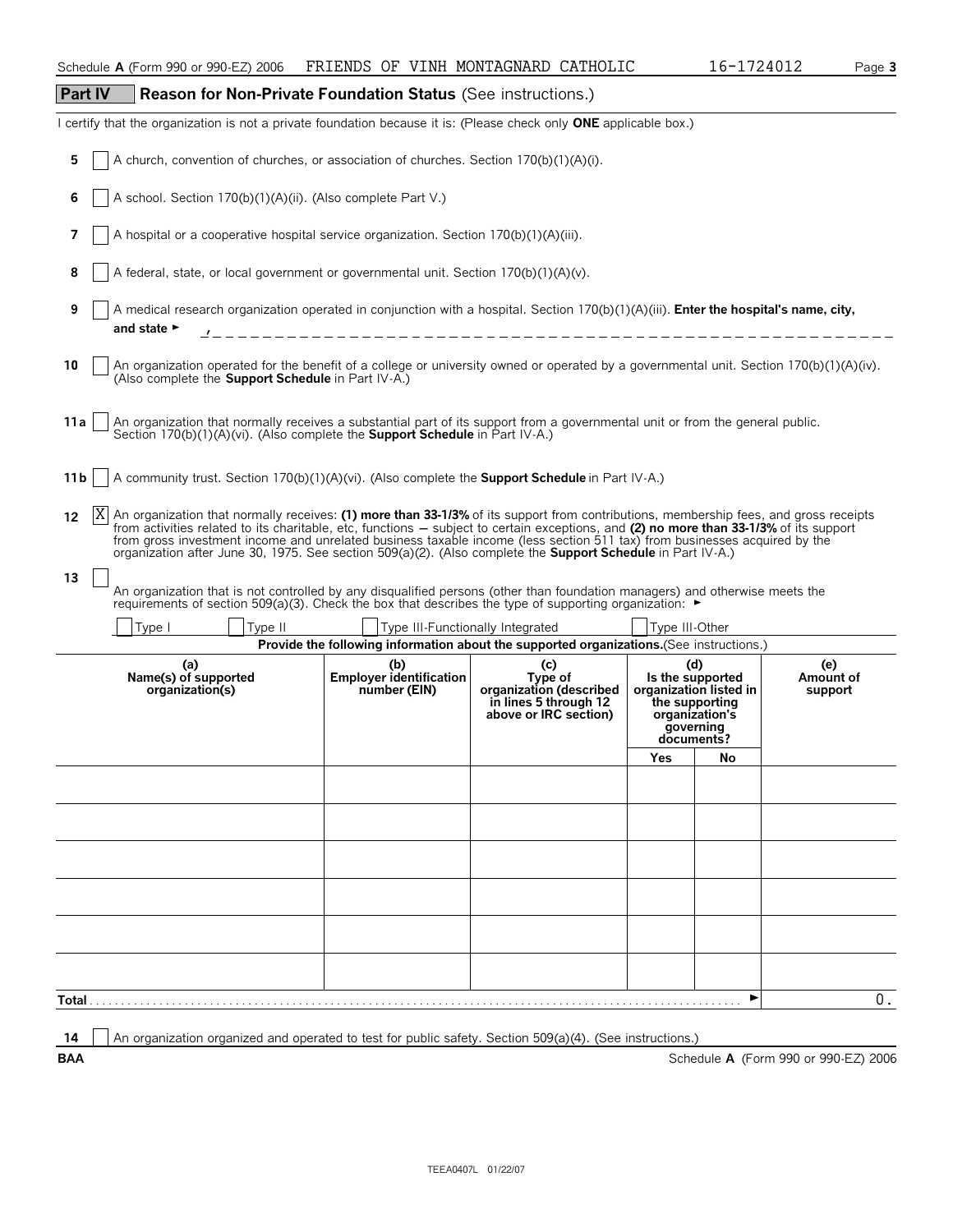| Schedule<br>A (Form | 2006<br>1990 or 990-EZ | :RIENDS<br>FR | ΟF<br>V. | MONTAGNARD<br>TNH . | CATHOLIC | 34012 | -aae 4 |
|---------------------|------------------------|---------------|----------|---------------------|----------|-------|--------|
|                     |                        |               |          |                     |          |       |        |

**Part IV-A** Support Schedule (Complete only if you checked a box on line 10, 11, or 12.) Use cash method of accounting. **Note:** *You may use the worksheet in the instructions for converting from the accrual to the cash method of accounting.*

|    | ase are monitored in the instructions for converting non-the accruar to the cash inclined                                                                                                                                                                                                                                                                                                                                                                                                                                                                                  |               |                                                     |                                                              |                                                          |                 |              |
|----|----------------------------------------------------------------------------------------------------------------------------------------------------------------------------------------------------------------------------------------------------------------------------------------------------------------------------------------------------------------------------------------------------------------------------------------------------------------------------------------------------------------------------------------------------------------------------|---------------|-----------------------------------------------------|--------------------------------------------------------------|----------------------------------------------------------|-----------------|--------------|
|    | Calendar year (or fiscal year<br>$\blacktriangleright$<br>beginning in)                                                                                                                                                                                                                                                                                                                                                                                                                                                                                                    | (a)<br>$2005$ | $\begin{array}{c} \textbf{(b)} \\ 2004 \end{array}$ | $\begin{array}{c} \textbf{(c)} \\ \textbf{2003} \end{array}$ | $\begin{array}{c} \text{(d)} \\ \text{2002} \end{array}$ |                 | (e)<br>Total |
| 15 | Gifts, grants, and contributions<br>received. (Do not include<br>unusual grants. See line $28$ .)                                                                                                                                                                                                                                                                                                                                                                                                                                                                          | 12,917.       |                                                     |                                                              |                                                          |                 | 12,917.      |
| 16 | Membership fees received                                                                                                                                                                                                                                                                                                                                                                                                                                                                                                                                                   |               |                                                     |                                                              |                                                          |                 | 0.           |
|    | <b>17</b> Gross receipts from admissions,<br>merchandise sold or services performed,<br>or furnishing of facilities in any activity<br>that is related to the organization's<br>charitable, etc, purpose                                                                                                                                                                                                                                                                                                                                                                   |               |                                                     |                                                              |                                                          |                 | $0$ .        |
|    | 18 Gross income from interest, dividends,<br>amounts received from payments on<br>securities loans (section 512(a)(5)).<br>rents, royalties, and unrelated business<br>taxable income (less section 511 taxes)<br>from businesses acquired by the organ-<br>ization after June 30, 1975.                                                                                                                                                                                                                                                                                   |               |                                                     |                                                              |                                                          |                 | $0$ .        |
|    | <b>19</b> Net income from unrelated business<br>activities not included in line $18$                                                                                                                                                                                                                                                                                                                                                                                                                                                                                       |               |                                                     |                                                              |                                                          |                 | 0.           |
| 20 | Tax revenues levied for the<br>organization's benefit and<br>either paid to it or expended                                                                                                                                                                                                                                                                                                                                                                                                                                                                                 |               |                                                     |                                                              |                                                          |                 | $0$ .        |
| 21 | The value of services or<br>facilities furnished to the<br>organization by a governmental<br>unit without charge. Do not<br>include the value of services or<br>facilities generally furnished to<br>the public without charge $\ldots \ldots$                                                                                                                                                                                                                                                                                                                             |               |                                                     |                                                              |                                                          |                 | 0.           |
|    | 22 Other income. Attach a<br>schedule. Do not include<br>gain or (loss) from sale of<br>capital assets                                                                                                                                                                                                                                                                                                                                                                                                                                                                     |               |                                                     |                                                              |                                                          |                 | 0.           |
| 23 | Total of lines 15 through 22                                                                                                                                                                                                                                                                                                                                                                                                                                                                                                                                               | 12,917.       |                                                     | <u> Listen de la componenta</u> de la compo                  |                                                          |                 | 12,917.      |
| 24 | Line 23 minus line 17.                                                                                                                                                                                                                                                                                                                                                                                                                                                                                                                                                     | 12,917.       |                                                     |                                                              |                                                          |                 | 12,917.      |
| 25 | Enter 1% of line 23                                                                                                                                                                                                                                                                                                                                                                                                                                                                                                                                                        | 129.          |                                                     |                                                              |                                                          |                 |              |
| 26 | Organizations described on lines 10 or 11:                                                                                                                                                                                                                                                                                                                                                                                                                                                                                                                                 |               |                                                     | <b>a</b> Enter 2% of amount in column (e), line $24$ $N/A$   | ▸                                                        | 26a             |              |
|    | <b>b</b> Prepare a list for your records to show the name of and amount contributed by each person (other than a governmental unit or publicly<br>supported organization) whose total gifts for 2002 through 2005 exceeded the amount shown in line 26a. Do not file this list with your                                                                                                                                                                                                                                                                                   |               |                                                     |                                                              |                                                          | 26 b            |              |
|    |                                                                                                                                                                                                                                                                                                                                                                                                                                                                                                                                                                            |               |                                                     |                                                              |                                                          | 26c             |              |
|    | <b>d</b> Add: Amounts from column (e) for lines:                                                                                                                                                                                                                                                                                                                                                                                                                                                                                                                           |               |                                                     | $\frac{18}{22}$ $\frac{19}{266}$                             |                                                          | 26 <sub>d</sub> |              |
|    |                                                                                                                                                                                                                                                                                                                                                                                                                                                                                                                                                                            |               |                                                     |                                                              | ▶                                                        | 26e             |              |
|    |                                                                                                                                                                                                                                                                                                                                                                                                                                                                                                                                                                            |               |                                                     |                                                              |                                                          |                 |              |
|    | 27 Organizations described on line 12:<br>a For amounts included in lines 15, 16, and 17 that were received from a 'disqualified person,' prepare a list for your records to show the<br>name of, and total amounts received in each year from, each 'disqualified person.' Do not file this list with your return. Enter the sum of<br>such amounts for each year:<br>$(2005)$ ___________0. $(2004)$ _ _ _ _ _ _ _ 0. $(2003)$ _ _ _ _ _ _ _ _ 0. $(2002)$ _ _ _ _ _ _ _ _ _ 0.                                                                                          |               |                                                     |                                                              |                                                          |                 |              |
|    | bFor any amount included in line 17 that was received from each person (other than 'disqualified persons'), prepare a list for your records<br>to show the name of, and amount received for each year, that was more than the larger of (1) the amount on line 25 for the year or (2) \$5,000. (Include in the list organizations described in lines 5 through 11b, as well as<br>After computing the difference between the amount received and the larger amount described in $(1)$ or $(2)$ , enter the sum of these<br>differences (the excess amounts) for each year: |               |                                                     |                                                              |                                                          |                 |              |
|    |                                                                                                                                                                                                                                                                                                                                                                                                                                                                                                                                                                            |               |                                                     |                                                              |                                                          |                 |              |
|    |                                                                                                                                                                                                                                                                                                                                                                                                                                                                                                                                                                            |               |                                                     |                                                              |                                                          |                 |              |
|    |                                                                                                                                                                                                                                                                                                                                                                                                                                                                                                                                                                            |               |                                                     |                                                              |                                                          |                 |              |
|    |                                                                                                                                                                                                                                                                                                                                                                                                                                                                                                                                                                            |               |                                                     |                                                              |                                                          |                 |              |
|    |                                                                                                                                                                                                                                                                                                                                                                                                                                                                                                                                                                            |               |                                                     |                                                              |                                                          |                 |              |
|    |                                                                                                                                                                                                                                                                                                                                                                                                                                                                                                                                                                            |               |                                                     |                                                              |                                                          |                 |              |
|    | h Investment income percentage (line 18, column (e) (numerator) divided by line 27f (denominator)).                                                                                                                                                                                                                                                                                                                                                                                                                                                                        |               |                                                     |                                                              |                                                          |                 | $0.$ %       |
|    | 28 Unusual Grants: For an organization described in line 10, 11, or 12 that received any unusual grants during 2002 through 2005, prepare a                                                                                                                                                                                                                                                                                                                                                                                                                                |               |                                                     |                                                              |                                                          |                 |              |
|    | list for your records to show, for each year, the name of the contributor, the date and amount of the grant, and a brief description of the<br>nature of the grant. Do not file this list with your return. Do not include these grants in line 15.                                                                                                                                                                                                                                                                                                                        |               |                                                     |                                                              |                                                          |                 |              |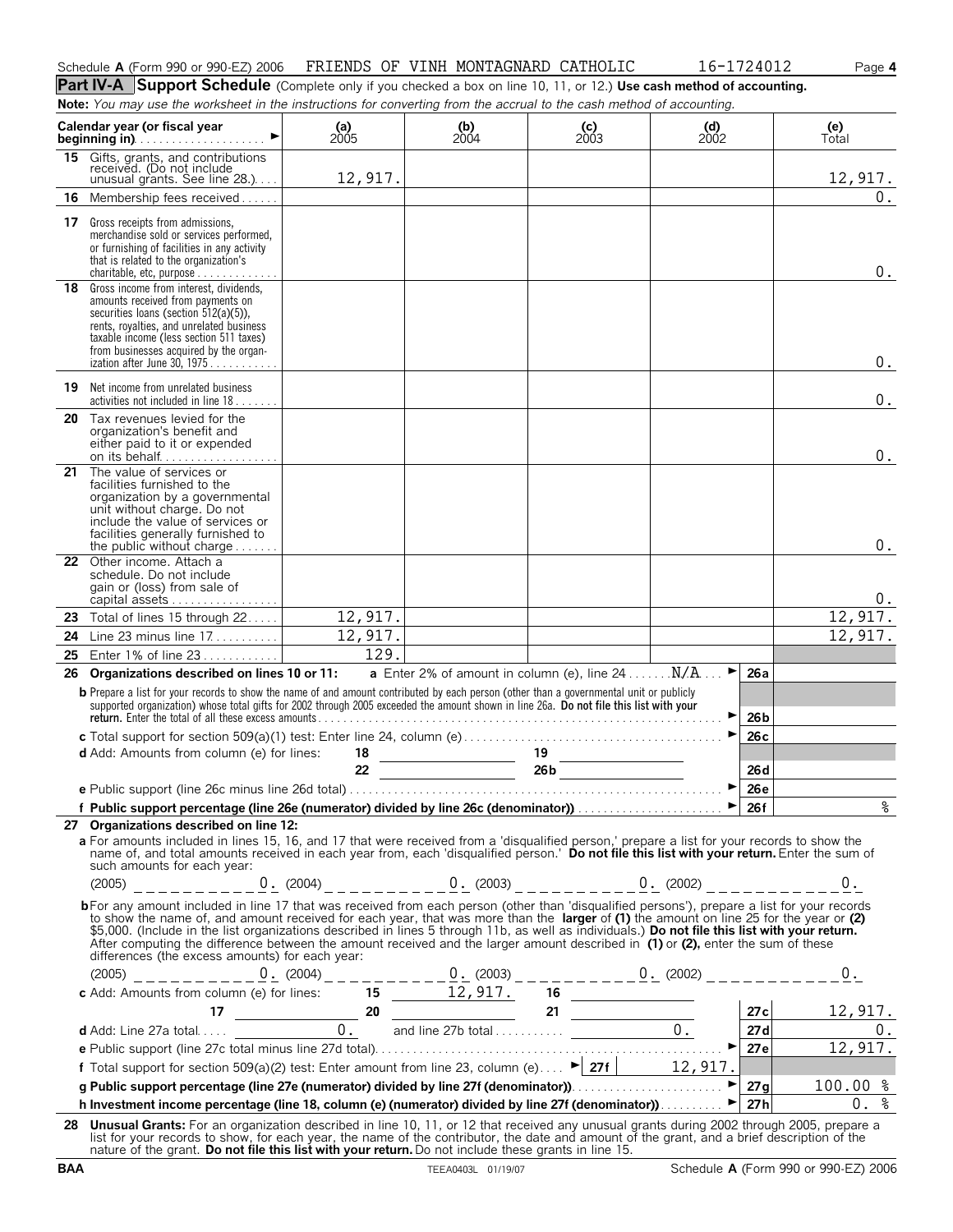|            | Schedule A (Form 990 or 990-EZ) 2006 FRIENDS OF VINH MONTAGNARD CATHOLIC                                                                                                                                                                         | 16-1724012                           |            | Page 5 |
|------------|--------------------------------------------------------------------------------------------------------------------------------------------------------------------------------------------------------------------------------------------------|--------------------------------------|------------|--------|
| Part V     | Private School Questionnaire (See instructions.)<br>(To be completed ONLY by schools that checked the box on line 6 in Part IV)                                                                                                                  | N/A                                  |            |        |
|            |                                                                                                                                                                                                                                                  |                                      | <b>Yes</b> | No     |
| 29         | Does the organization have a racially nondiscriminatory policy toward students by statement in its charter, bylaws, other governing instrument, or in a resolution of its governing body?                                                        | 29                                   |            |        |
| 30         | Does the organization include a statement of its racially nondiscriminatory policy toward students in all its brochures, catalogues, and other written communications with the public dealing with student admissions, program                   | 30                                   |            |        |
| 31         | Has the organization publicized its racially nondiscriminatory policy through newspaper or broadcast media during<br>the period of solicitation for students, or during the registration period if it has no solicitation program, in a way that |                                      |            |        |
|            | If 'Yes,' please describe; if 'No,' please explain. (If you need more space, attach a separate statement.)                                                                                                                                       | 31                                   |            |        |
|            |                                                                                                                                                                                                                                                  |                                      |            |        |
| 32         | _________________________________<br>Does the organization maintain the following:                                                                                                                                                               | 32a                                  |            |        |
|            | <b>b</b> Records documenting that scholarships and other financial assistance are awarded on a racially                                                                                                                                          |                                      |            |        |
|            |                                                                                                                                                                                                                                                  | 32 <sub>b</sub>                      |            |        |
|            | c Copies of all catalogues, brochures, announcements, and other written communications to the public dealing                                                                                                                                     | 32c                                  |            |        |
|            |                                                                                                                                                                                                                                                  | 32d                                  |            |        |
|            | If you answered 'No' to any of the above, please explain. (If you need more space, attach a separate statement.)                                                                                                                                 |                                      |            |        |
|            | __________________________________                                                                                                                                                                                                               |                                      |            |        |
| 33         | Does the organization discriminate by race in any way with respect to:                                                                                                                                                                           |                                      |            |        |
|            |                                                                                                                                                                                                                                                  | 33a                                  |            |        |
|            |                                                                                                                                                                                                                                                  | 33 <sub>b</sub>                      |            |        |
|            |                                                                                                                                                                                                                                                  | 33 <sub>c</sub>                      |            |        |
|            | <b>d</b> Scholarships or other financial assistance?                                                                                                                                                                                             | 33d                                  |            |        |
|            |                                                                                                                                                                                                                                                  | 33e                                  |            |        |
|            |                                                                                                                                                                                                                                                  | 33f                                  |            |        |
|            |                                                                                                                                                                                                                                                  | 33q                                  |            |        |
|            |                                                                                                                                                                                                                                                  | 33h                                  |            |        |
|            | If you answered 'Yes' to any of the above, please explain. (If you need more space, attach a separate statement.)                                                                                                                                |                                      |            |        |
|            |                                                                                                                                                                                                                                                  |                                      |            |        |
|            |                                                                                                                                                                                                                                                  | 34a                                  |            |        |
|            | If you answered 'Yes' to either 34a or b, please explain using an attached statement.                                                                                                                                                            | 34 <sub>b</sub>                      |            |        |
| 35         | Does the organization certify that it has complied with the applicable requirements of sections 4.01 through 4.05 of Rev Proc 75-50, 1975-2 C.B. 587, covering racial                                                                            | 35                                   |            |        |
| <b>BAA</b> | TEEA0404L 01/19/07                                                                                                                                                                                                                               | Schedule A (Form 990 or 990-EZ) 2006 |            |        |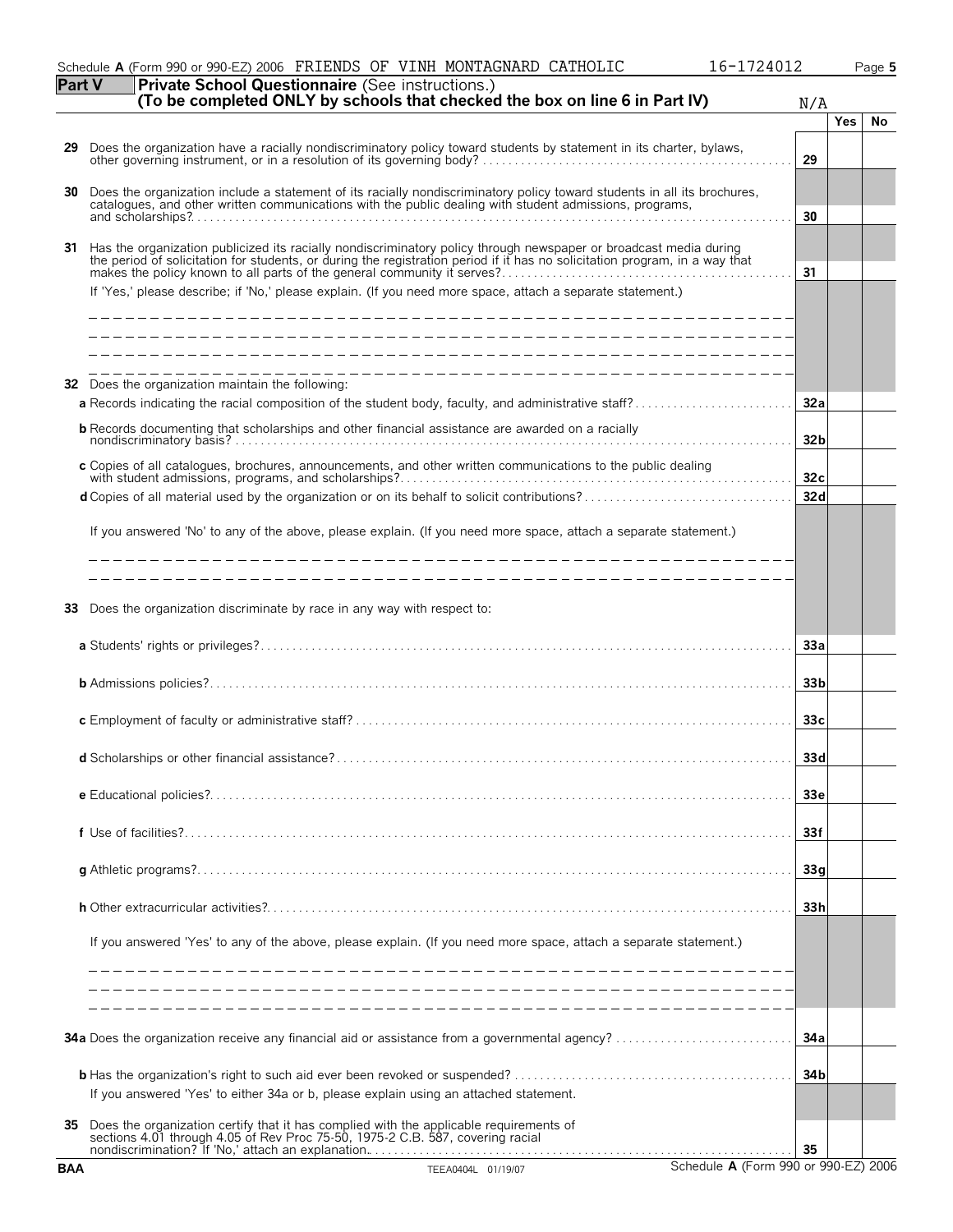|                                                                                                                                                                           | $taxable$ amount                                              |  |  |  |  |     |
|---------------------------------------------------------------------------------------------------------------------------------------------------------------------------|---------------------------------------------------------------|--|--|--|--|-----|
| 49                                                                                                                                                                        | Grassroots ceiling amount<br>$(150\% \text{ of line } 48(e))$ |  |  |  |  |     |
| 50                                                                                                                                                                        | Grassroots lobbying<br>expenditures                           |  |  |  |  |     |
| <b>Part VI-B</b><br><b>Lobbying Activity by Nonelecting Public Charities</b><br>(For reporting only by organizations that did not complete Part VI-A) (See instructions.) |                                                               |  |  |  |  | N/A |

During the year, did the organization attempt to influence national, state or local legislation, including any

**b** Paid staff or management (Include compensation in expenses reported on lines **c** through **h.**). . . . . . . . . . .

**g** Direct contact with legislators, their staffs, government officials, or a legislative body. . . . . . . . . . . . . . . . **h** Rallies, demonstrations, seminars, conventions, speeches, lectures, or any other means . . . . . . . . . . . . . .

If 'Yes' to any of the above, also attach a statement giving a detailed description of the lobbying activities.

**a** Volunteers . . . . . . . . . . . . . . . . . . . . . . . . . . . . . . . . . . . . . . . . . . . . . . . . . . . . . . . . . . . . . . . . . . . . . . . . . . . . . . . . . . . . .

**f** Grants to other organizations for lobbying purposes . . . . . . . . . . . . . . . . . . . . . . . . . . . . . . . . . . . . . . . . . . . . . . . .

**i** Total lobbying expenditures (add lines **c** through **h.**).........................

**d** Mailings to members, legislators, or the public . . . . . . . . . . . . . . . . . . . . . . . . . . . . . . . . . . . . . . . . . . . . . . . . . . . . . **e** Publications, or published or broadcast statements . . . . . . . . . . . . . . . . . . . . . . . . . . . . . . . . . . . . . . . . . . . . . . . . .

**c** Media advertisements . . . . . . . . . . . . . . . . . . . . . . . . . . . . . . . . . . . . . . . . . . . . . . . . . . . . . . . . . . . . . . . . . . . . . . . . . . .

**(b)** 2005

| 46 | Lobbying ceiling amount<br>(150% of line $45(e)$ )            |  |  |  |
|----|---------------------------------------------------------------|--|--|--|
| 47 | Total lobbying<br>expenditures                                |  |  |  |
| 48 | Grassroots non-<br>taxable amount                             |  |  |  |
| 49 | Grassroots ceiling amount<br>$(150\% \text{ of line } 48(e))$ |  |  |  |
| 50 | Grassroots lobbying<br>expenditures                           |  |  |  |

attempt to influence public opinion on a legislative matter or referendum, through the use of: **Yes No Amount**

# **4 -Year Averaging Period Under Section 501(h)**

(Some organizations that made a section 501(h) election do not have to complete all of the five columns below.

See the instructions for lines 45 through 50.)

**Lobbying Expenditures During 4 -Year Averaging Period**

**(c)** 2004

**(d)** 2003

**(e)** Total

#### **Limits on Lobbying Expenditures** (The term 'expenditures' means amounts paid or incurred.) **(a)** Affiliated group totals **(b)** To be completed for **all** electing organizations **36** Total lobbying expenditures to influence public opinion (grassroots lobbying). . . . . . . . . . **36 37** Total lobbying expenditures to influence a legislative body (direct lobbying) . . . . . . . . . . . **37 38** Total lobbying expenditures (add lines 36 and 37). . . . . . . . . . . . . . . . . . . . . . . . . . . . . . . . . . **38 39** Other exempt purpose expenditures . . . . . . . . . . . . . . . . . . . . . . . . . . . . . . . . . . . . . . . . . . . . . . **39 40** Total exempt purpose expenditures (add lines 38 and 39). . . . . . . . . . . . . . . . . . . . . . . . . . . **40 41** Lobbying nontaxable amount. Enter the amount from the following table ' If the amount on line 40 is - The lobbying nontaxable amount is -Not over \$500,000 . . . . . . . . . . . . . . . . . . . . . 20% of the amount on line 40. . . . . . Over \$500,000 but not over \$1,000,000. . . . . . . . . . . \$100,000 plus 15% of the excess over \$500,000 Over \$1,000,000 but not over \$1,500,000. . . . . . . . . . \$175,000 plus 10% of the excess over \$1,000,000 **41** Over \$1,500,000 but not over \$17,000,000. . . . . . . . . \$225,000 plus 5% of the excess over \$1,500,000 Over \$17,000,000. . . . . . . . . . . . . . . . . . . . . . \$1,000,000. . . . . . . . . . . . . . . . . . . . . . . **42** Grassroots nontaxable amount (enter 25% of line 41). . . . . . . . . . . . . . . . . . . . . . . . . . . . . . . **42 43** Subtract line 42 from line 36. Enter -0- if line 42 is more than line 36. . . . . . . . . . . . . . . . . **43 44** Subtract line 41 from line 38. Enter -0- if line 41 is more than line 38. . . . . . . . . . . . . . . . . **44**

**Part VI-A Lobbying Expenditures by Electing Public Charities** (See instructions.) (To be completed **ONLY** by an eligible organization that filed Form 5768) Check  $\triangleright$  **a** iif the organization belongs to an affiliated group. Check  $\triangleright$  **b** if you checked '**a**' and 'limited control' provisions apply.

**Caution:** *If there is an amount on either line 43 or line 44, you must file Form 4720.*

**(a)** 2006 N/A

Schedule **A** (Form 990 or 990-EZ) 2006 FRIENDS OF VINH MONTAGNARD CATHOLIC 16-1724012 Page 6

**BAA** Schedule **A** (Form 990 or 990-EZ) 2006

N/A

**Calendar year (or fiscal year beginning in)** 

**45** Lobbying nontaxable amount. . . . . . . . . . . . . .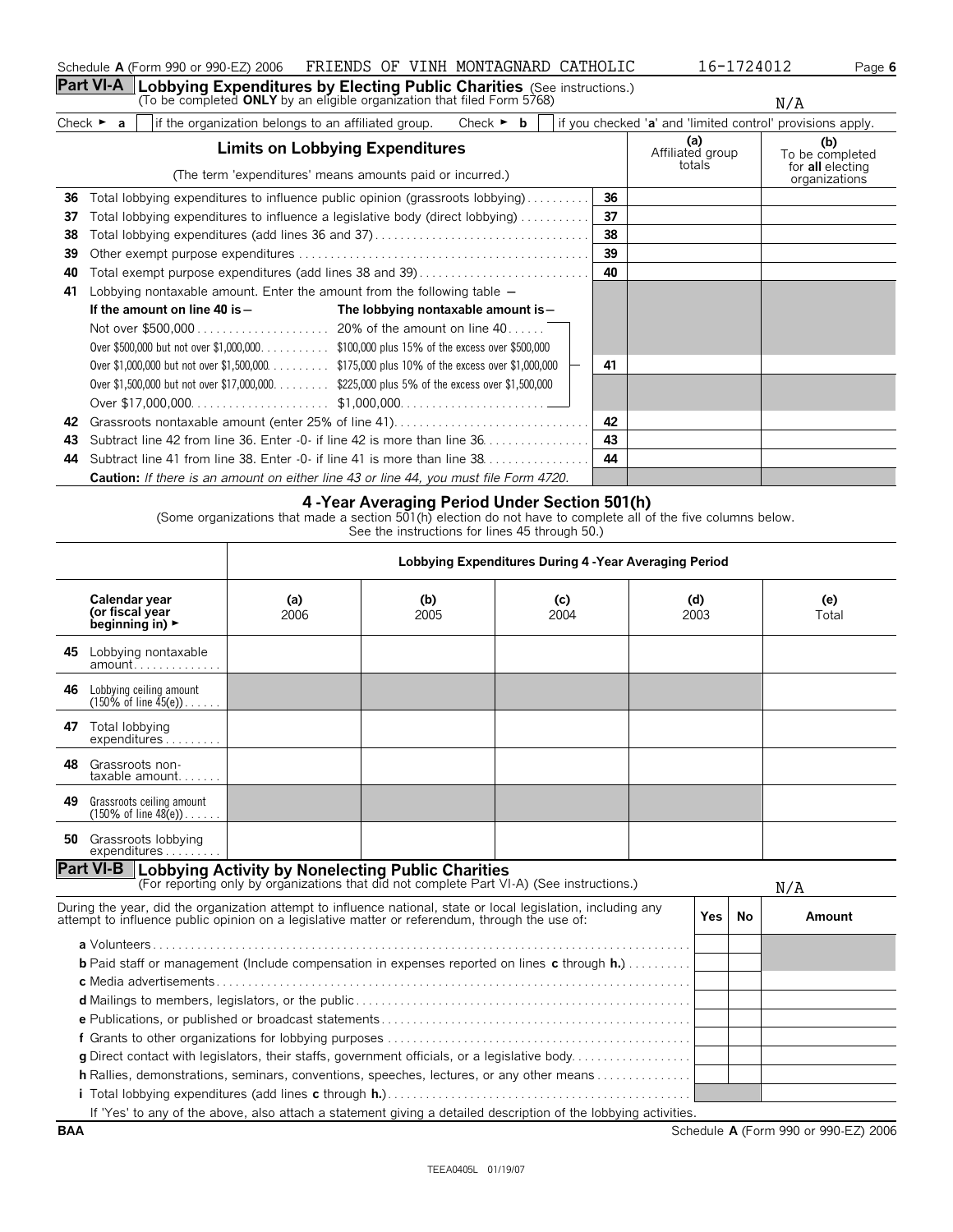# **Part VII Information Regarding Transfers To and Transactions and Relationships With Noncharitable Exempt Organizations** (See instructions)

|                 |                                                     | 51 Did the reporting organization directly or indirectly engage in any of the following with any other organization described in section 501(c)<br>of the Code (other than section 501(c)(3) organizations) or in section 527, relating to political organizations? |          |           |    |
|-----------------|-----------------------------------------------------|---------------------------------------------------------------------------------------------------------------------------------------------------------------------------------------------------------------------------------------------------------------------|----------|-----------|----|
|                 |                                                     | a Transfers from the reporting organization to a noncharitable exempt organization of:                                                                                                                                                                              |          | Yes l     | No |
|                 |                                                     |                                                                                                                                                                                                                                                                     | 51 a (i) |           | Χ  |
|                 |                                                     |                                                                                                                                                                                                                                                                     | a (ii)   |           | Χ  |
|                 | <b>b</b> Other transactions:                        |                                                                                                                                                                                                                                                                     |          |           |    |
|                 |                                                     |                                                                                                                                                                                                                                                                     | b(i)     |           | Χ  |
|                 |                                                     |                                                                                                                                                                                                                                                                     | b (ii)   |           | Χ  |
|                 |                                                     |                                                                                                                                                                                                                                                                     | b (iii)  |           | Χ  |
|                 |                                                     |                                                                                                                                                                                                                                                                     | b (iv)   |           | Χ  |
|                 |                                                     |                                                                                                                                                                                                                                                                     | b(v)     |           | Χ  |
|                 |                                                     |                                                                                                                                                                                                                                                                     | b (vi)   |           | Χ  |
|                 |                                                     | c Sharing of facilities, equipment, mailing lists, other assets, or paid employees                                                                                                                                                                                  | C        |           | X  |
|                 |                                                     |                                                                                                                                                                                                                                                                     |          |           |    |
|                 |                                                     | d If the answer to any of the above is 'Yes,' complete the following schedule. Column (b) should always show the fair market value of the goods, other assets, or services given by the reporting organization. If the organiz                                      |          |           |    |
|                 |                                                     |                                                                                                                                                                                                                                                                     |          |           |    |
| (a)<br>Line no. | (b)<br>Amount involved                              | (c)<br>(d)<br>Name of noncharitable exempt organization<br>Description of transfers, transactions, and sharing arrangements                                                                                                                                         |          |           |    |
|                 |                                                     |                                                                                                                                                                                                                                                                     |          |           |    |
| N/A             |                                                     |                                                                                                                                                                                                                                                                     |          |           |    |
|                 |                                                     |                                                                                                                                                                                                                                                                     |          |           |    |
|                 |                                                     |                                                                                                                                                                                                                                                                     |          |           |    |
|                 |                                                     |                                                                                                                                                                                                                                                                     |          |           |    |
|                 |                                                     |                                                                                                                                                                                                                                                                     |          |           |    |
|                 |                                                     |                                                                                                                                                                                                                                                                     |          |           |    |
|                 |                                                     |                                                                                                                                                                                                                                                                     |          |           |    |
|                 |                                                     |                                                                                                                                                                                                                                                                     |          |           |    |
|                 |                                                     |                                                                                                                                                                                                                                                                     |          |           |    |
|                 |                                                     |                                                                                                                                                                                                                                                                     |          |           |    |
|                 |                                                     |                                                                                                                                                                                                                                                                     |          |           |    |
|                 |                                                     |                                                                                                                                                                                                                                                                     |          |           |    |
|                 |                                                     |                                                                                                                                                                                                                                                                     |          |           |    |
|                 |                                                     |                                                                                                                                                                                                                                                                     |          |           |    |
|                 |                                                     |                                                                                                                                                                                                                                                                     |          |           |    |
|                 |                                                     |                                                                                                                                                                                                                                                                     |          |           |    |
|                 |                                                     |                                                                                                                                                                                                                                                                     |          |           |    |
|                 |                                                     | <b>52a</b> Is the organization directly or indirectly affiliated with, or related to, one or more tax-exempt organizations<br>described in section 501(c) of the Code (other than section 501(c)(3)) or in section 527?                                             |          | Yes $ X $ | No |
|                 | <b>b</b> If 'Yes,' complete the following schedule: |                                                                                                                                                                                                                                                                     |          |           |    |
|                 | (a)<br>Name of organization                         | (b)<br>(c)<br>Type of organization<br>Description of relationship                                                                                                                                                                                                   |          |           |    |
| N/A             |                                                     |                                                                                                                                                                                                                                                                     |          |           |    |
|                 |                                                     |                                                                                                                                                                                                                                                                     |          |           |    |
|                 |                                                     |                                                                                                                                                                                                                                                                     |          |           |    |
|                 |                                                     |                                                                                                                                                                                                                                                                     |          |           |    |
|                 |                                                     |                                                                                                                                                                                                                                                                     |          |           |    |
|                 |                                                     |                                                                                                                                                                                                                                                                     |          |           |    |
|                 |                                                     |                                                                                                                                                                                                                                                                     |          |           |    |
|                 |                                                     |                                                                                                                                                                                                                                                                     |          |           |    |
|                 |                                                     |                                                                                                                                                                                                                                                                     |          |           |    |
|                 |                                                     |                                                                                                                                                                                                                                                                     |          |           |    |
|                 |                                                     |                                                                                                                                                                                                                                                                     |          |           |    |
|                 |                                                     |                                                                                                                                                                                                                                                                     |          |           |    |
|                 |                                                     |                                                                                                                                                                                                                                                                     |          |           |    |
|                 |                                                     |                                                                                                                                                                                                                                                                     |          |           |    |
|                 |                                                     |                                                                                                                                                                                                                                                                     |          |           |    |
|                 |                                                     |                                                                                                                                                                                                                                                                     |          |           |    |
|                 |                                                     |                                                                                                                                                                                                                                                                     |          |           |    |

**BAA** Schedule **A** (Form 990 or 990-EZ) 2006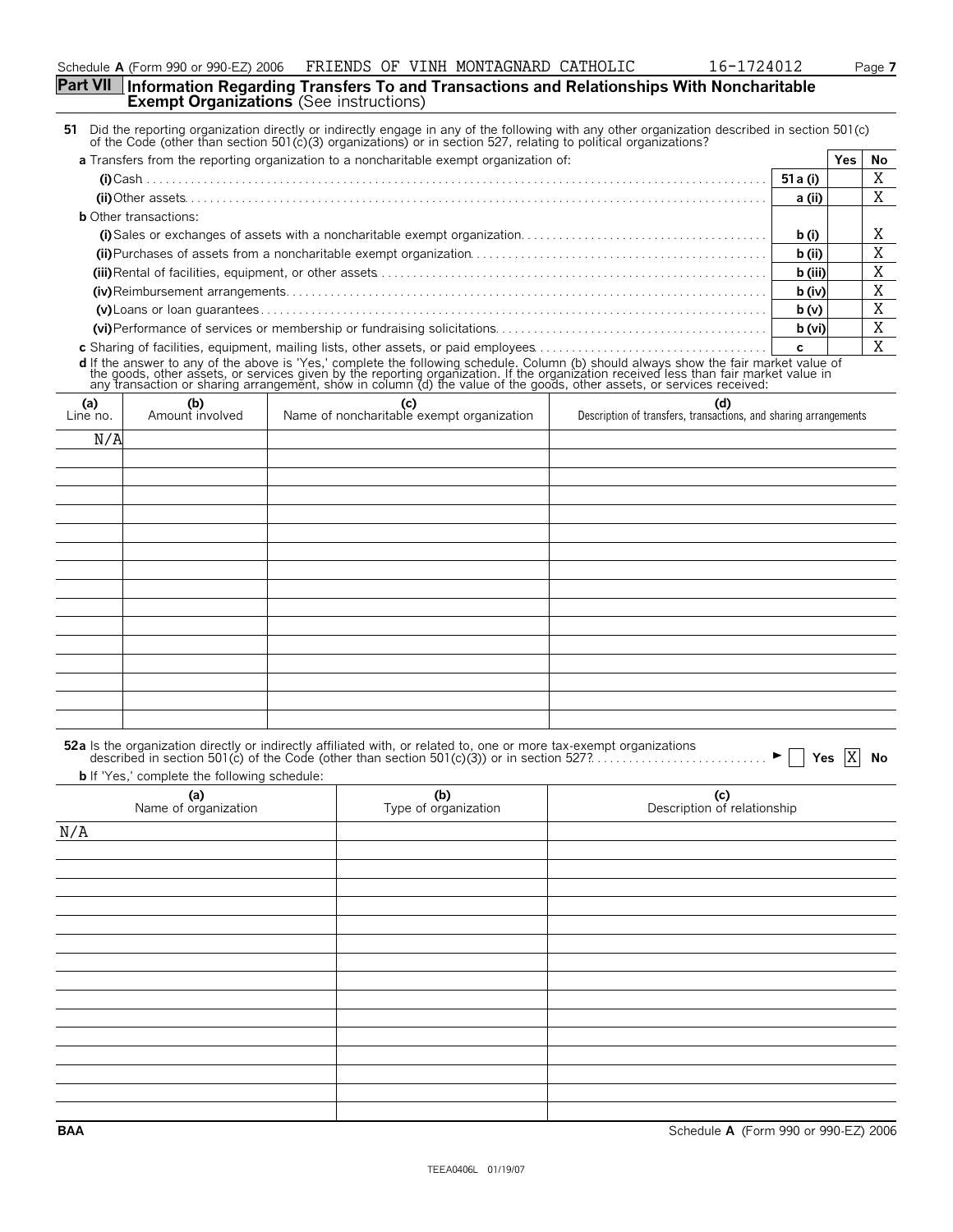# **2006 FEDERAL STATEMENTS PAGE 1 FRIENDS OF VINH MONTAGNARD CATHOLIC ORPHANAGE & MISSION-VIETNAM 16-1724012**

| <b>STATEMENT 1</b><br>FORM 990-EZ, PART I, LINE 10<br><b>GRANTS AND SIMILAR AMOUNTS PAID</b>                          |                                                                                                   |                |
|-----------------------------------------------------------------------------------------------------------------------|---------------------------------------------------------------------------------------------------|----------------|
| CASH GRANTS AND ALLOCATIONS                                                                                           |                                                                                                   |                |
| CLASS OF ACTIVITY:<br>DONEE'S NAME:<br>DONEE'S ADDRESS:                                                               | FINANCIAL SUPPORT<br>VINH SON MONTAGNARD ORPHANAGE<br>13 B NGUYEN HUE<br>KONTUM, KONTUM . VIETNAM |                |
| AMOUNT GIVEN:                                                                                                         |                                                                                                   | \$<br>20,402.  |
|                                                                                                                       | TOTAL CASH GRANTS AND ALLOCATIONS \$                                                              | 20,402.        |
| NONCASH GRANTS AND ALLOCATIONS                                                                                        |                                                                                                   |                |
| CLASS OF ACTIVITY:<br>DONEE'S NAME:<br>DONEE'S ADDRESS:                                                               | FINANCIAL SUPPORT<br>VINH SON MONTAGNARD ORPHANAGE<br>13 B NGUYEN HUE<br>KONTUM, KONTUM . VIETNAM |                |
| AMOUNT GIVEN:<br>DESCRIPTION OF PROPERTY: 500 PROPELLER TOYS<br>DATE OF GIFT:<br><b>BOOK VALUE:</b>                   | 2/05/2006<br>400.                                                                                 | \$<br>400.     |
| METHOD USED TO DETERMINE BV: PURCHASE RECEIPT<br>FAIR MARKET VALUE:<br>METHOD USED TO DETERMINE FMV: PURCHASE RECEIPT | 400.                                                                                              |                |
| CLASS OF ACTIVITY:<br>DONEE'S NAME:<br>DONEE'S ADDRESS:                                                               | FINANCIAL SUPPORT<br>VINH SON MONTAGNARD ORPHANAGE<br>13 B NGUYEN HUE<br>KONTUM, KONTUM . VIETNAM |                |
| AMOUNT GIVEN:<br>DESCRIPTION OF PROPERTY:<br>DATE OF GIFT:<br><b>BOOK VALUE:</b>                                      | 451 SPOOLS OF THREAD<br>1/05/2006<br>2,932.                                                       | \$<br>2,932.   |
| METHOD USED TO DETERMINE BV:<br>FAIR MARKET VALUE:<br>METHOD USED TO DETERMINE FMV:                                   | PURCHASE RECEIPT<br>2,932.                                                                        |                |
|                                                                                                                       | PURCHASE RECEIPT                                                                                  |                |
|                                                                                                                       | TOTAL NONCASH GRANTS AND ALLOCATIONS \$                                                           | 3,332.         |
|                                                                                                                       | TOTAL GRANTS AND ALLOCATIONS \$                                                                   | 23,734.        |
|                                                                                                                       | TOTAL GRANTS AND SIMILAR AMOUNTS PAID 5                                                           | 23,734.        |
|                                                                                                                       |                                                                                                   |                |
| <b>STATEMENT 2</b><br>FORM 990-EZ, PART I, LINE 16<br>OTHER EXPENSES                                                  |                                                                                                   |                |
|                                                                                                                       |                                                                                                   | 110.<br>50.    |
| SUPPLIES.                                                                                                             |                                                                                                   | 156.<br>1,282. |
|                                                                                                                       | TOTAL \$                                                                                          | 1,598          |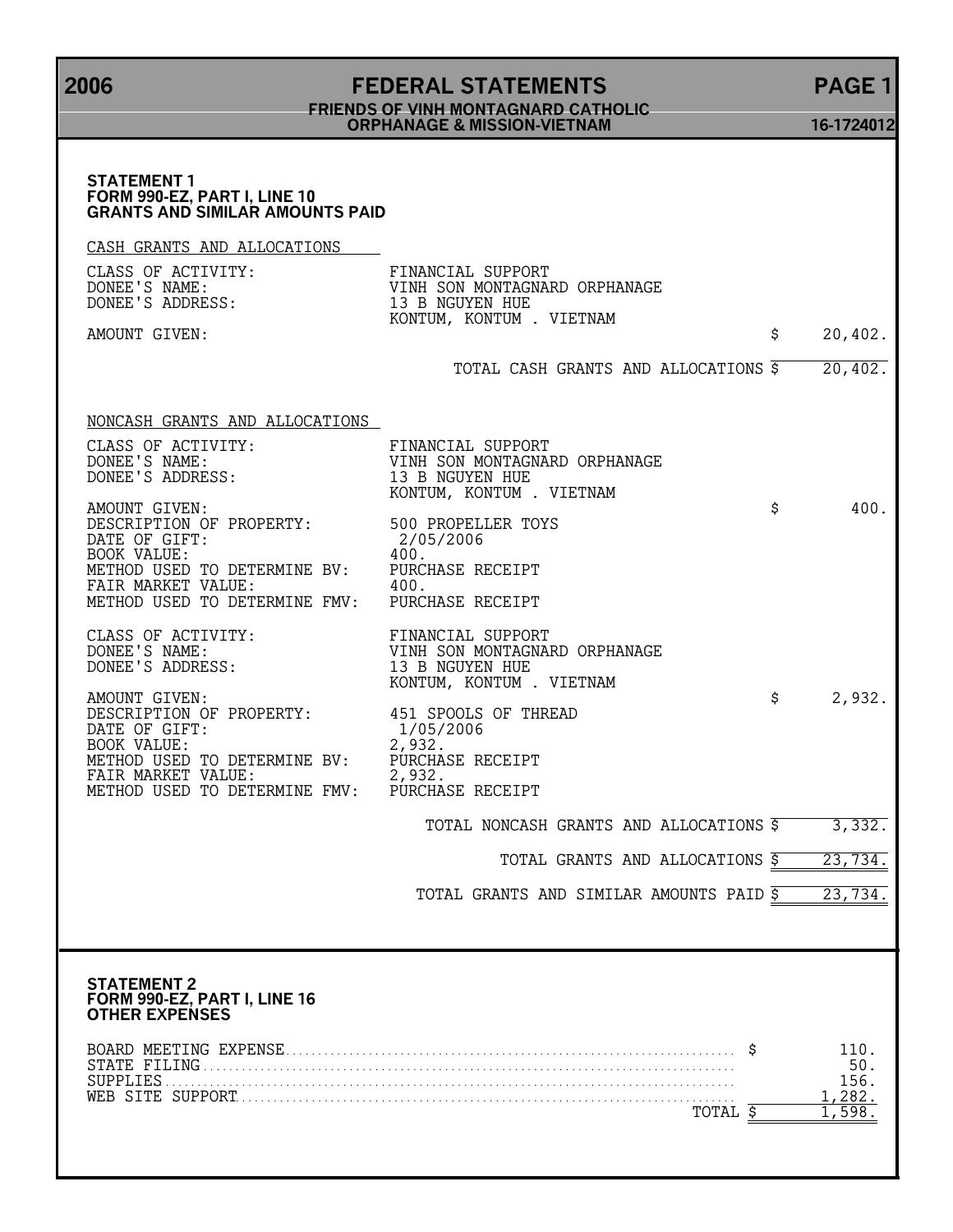# **2006 FEDERAL STATEMENTS PAGE 2 FRIENDS OF VINH MONTAGNARD CATHOLIC ORPHANAGE & MISSION-VIETNAM 16-1724012**

#### **STATEMENT 3 FORM 990-EZ, PART III ORGANIZATION'S PRIMARY EXEMPT PURPOSE**

TO PROVIDE A COORDINATED EFFORT TO RAISE RESOURCES FOR THE CHILDREN AT VINH SON MONTAGNARD ORPHANAGE.

### **STATEMENT 4 FORM 990-EZ, PART IV LIST OF OFFICERS, DIRECTORS, TRUSTEES, AND KEY EMPLOYEES**

| NAME AND ADDRESS                                                                | TITLE AND<br>AVERAGE HOURS<br>PER WEEK DEVOTED SATION EBP & DC OTHER | COMPEN- | CONTRI-         | <b>EXPENSE</b><br>BUTION TO ACCOUNT/ |
|---------------------------------------------------------------------------------|----------------------------------------------------------------------|---------|-----------------|--------------------------------------|
| DAVE CHAIX<br>10103 GAUTIER DR.<br>AUBURN, CA 95602                             | PRESIDENT \$<br>30                                                   |         | $0.$ \$ $0.$ \$ | $0$ .                                |
| DENNIS COYNE<br>877 BORDERLANDS DR.<br>ERLANGER, KY 41018                       | SECRETARY<br>15                                                      | 0.      | 0.              | $0$ .                                |
| PATRICK KEEGAN<br>1130 CLYDEBANK CT.<br>SUNNYVALE, CA 94087                     | TREASURER<br>3                                                       | 0.      | $0$ .           | $0$ .                                |
| PATRICK MCKEE<br>270 HIDDEN CREEK DR.<br>AUBURN, CA 95603                       | SENIOR VP<br>6                                                       | $0$ .   | $0$ .           | 0.                                   |
| SISTER MARIE DOMINIQUE NGUYEN<br>427 S. EVERGREEN AVE.<br>LOS ANGELES, CA 90033 | 1ST VP<br>21                                                         | $0$ .   | $0$ .           | $0$ .                                |
| MIKE LITTLE<br>18 ARGENTO DR.<br>MISSION VIEJO, CA 92692                        | 2ND VP<br>3                                                          | $0$ .   | $0$ .           | 0.                                   |
| MIKE GREGERSEN<br>P.O. BOX. 9119<br>AUBURN, CA 95604                            | 3RD VP<br>3                                                          | 0.      | $0$ .           | $0$ .                                |
| MEL POTTER<br>10235 VAN PARKER LN.<br>GALT, CA 95632                            | BOARD MEMBER<br>2                                                    | 0.      | 0.              | 0.                                   |
| RICHARD LAHEY<br>991 POPLAR CT.<br>SUNNYVALE, CA 94086                          | <b>BOARD MEMBER</b><br>1                                             | $0$ .   | 0.              | $0$ .                                |
| HANK GONZALES<br>146 RIVERVIEW DR<br>AUBURN, CA 95603                           | BOARD MEMBER<br>3                                                    | 0.      | 0.              | 0.                                   |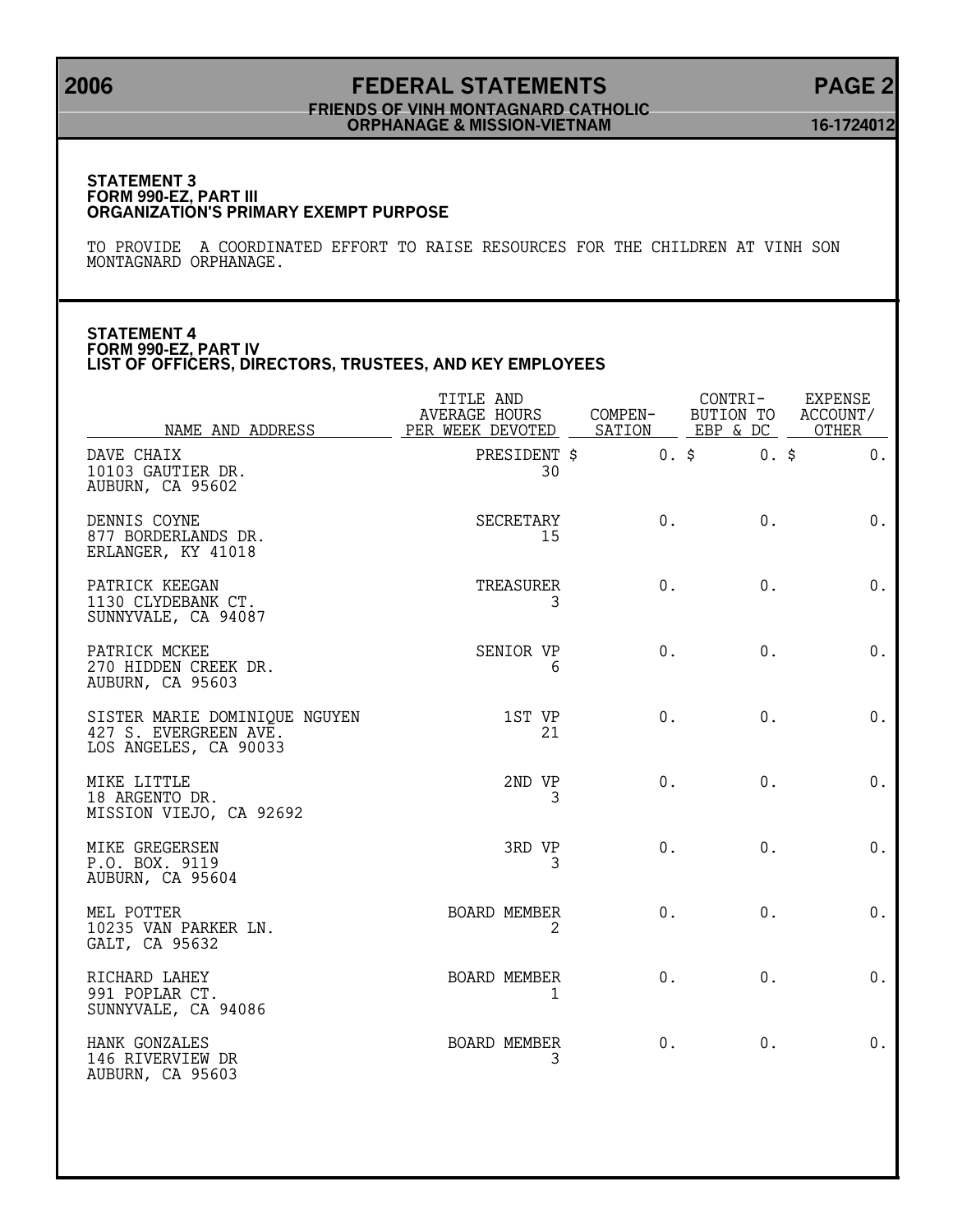# **2006 FEDERAL STATEMENTS PAGE 3 FRIENDS OF VINH MONTAGNARD CATHOLIC ORPHANAGE & MISSION-VIETNAM 16-1724012**

### **STATEMENT 4 (CONTINUED) FORM 990-EZ, PART IV LIST OF OFFICERS, DIRECTORS, TRUSTEES, AND KEY EMPLOYEES**

| NAME AND ADDRESS                                         | TITLE AND<br>AVERAGE HOURS<br>PER WEEK DEVOTED | COMPEN-<br>SATION |       | CONTRT-<br>BUTION TO<br>EBP & DC | <b>EXPENSE</b><br>ACCOUNT/<br><b>OTHER</b> |
|----------------------------------------------------------|------------------------------------------------|-------------------|-------|----------------------------------|--------------------------------------------|
| PAUL DAVIS<br>4576 ENGLISH CREEK<br>CINCINNATI, OH 45845 | BOARD MEMBER \$                                |                   | 0. \$ |                                  |                                            |
|                                                          | TOTAL                                          |                   |       |                                  |                                            |

### **STATEMENT 5 FORM 990-EZ, PART V REGARDING TRANSFERS ASSOCIATED WITH PERSONAL BENEFIT CONTRACTS**

| (A) DID THE ORGANIZATION, DURING THE YEAR, RECEIVE ANY FUNDS, DIRECTLY OR |      |
|---------------------------------------------------------------------------|------|
|                                                                           | NO . |
| (B) DID THE ORGANIZATION, DURING THE YEAR, PAY PREMIUMS, DIRECTLY OR      |      |
|                                                                           | NO.  |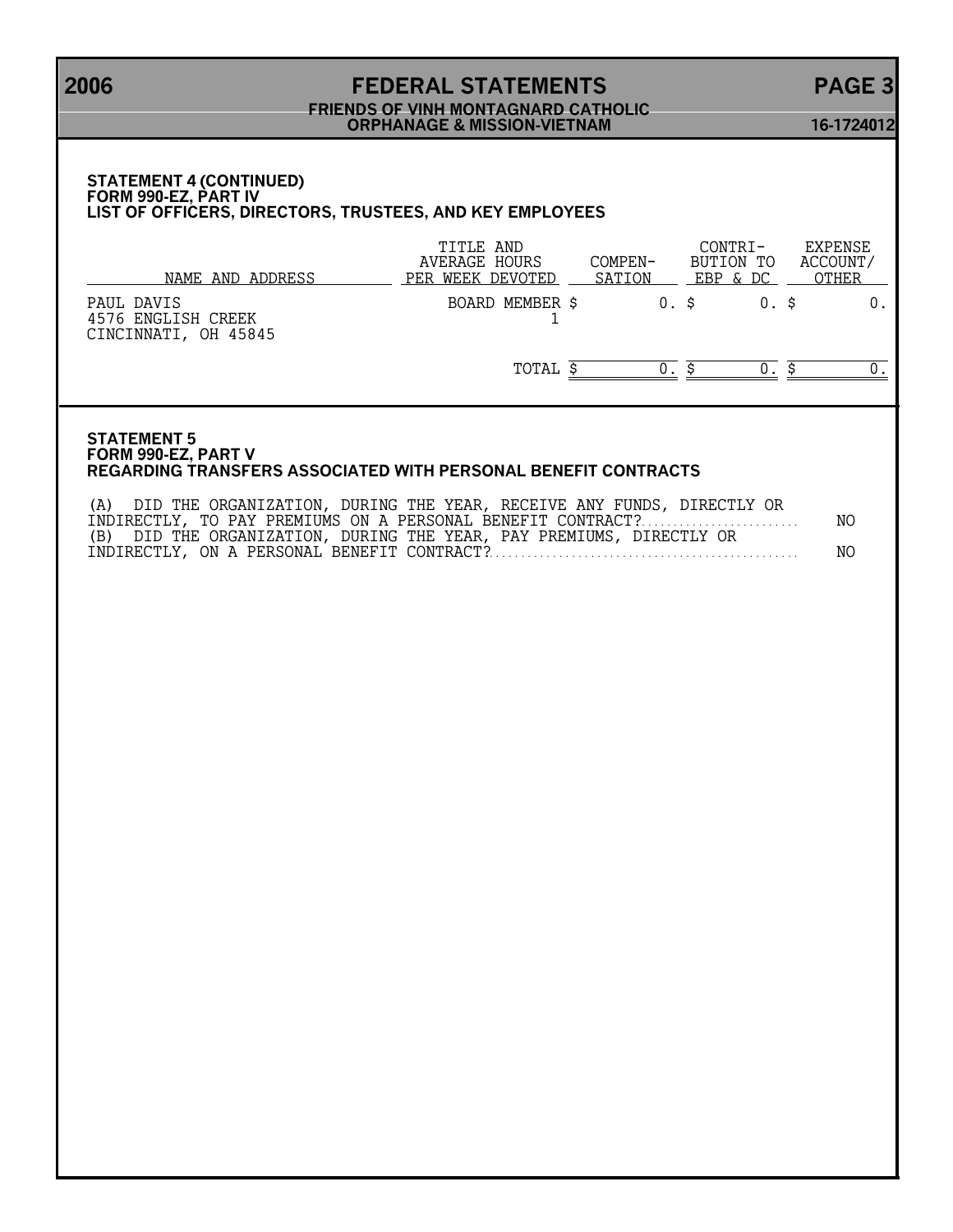# YEAR FORM **California Exempt Organization 2006**

|                                 | 2006                                                                                                                                                                                                                                                         |              |                                                                    | <b>Annual Information Return</b>                                                         |     |      |                                                                                                                                                                                                                                                                                                                                                                                 |                | 199                                        |        |
|---------------------------------|--------------------------------------------------------------------------------------------------------------------------------------------------------------------------------------------------------------------------------------------------------------|--------------|--------------------------------------------------------------------|------------------------------------------------------------------------------------------|-----|------|---------------------------------------------------------------------------------------------------------------------------------------------------------------------------------------------------------------------------------------------------------------------------------------------------------------------------------------------------------------------------------|----------------|--------------------------------------------|--------|
|                                 |                                                                                                                                                                                                                                                              |              | For calendar or fiscal year beginning month                        |                                                                                          | day | year | and ending month                                                                                                                                                                                                                                                                                                                                                                |                | day<br>year                                |        |
|                                 |                                                                                                                                                                                                                                                              |              |                                                                    | <b>IMPORTANT: Your number is required.</b>                                               |     |      | A Final return? Check applicable box.                                                                                                                                                                                                                                                                                                                                           |                | $\rm X$<br>Yes<br>No                       |        |
|                                 |                                                                                                                                                                                                                                                              |              | California corporation number                                      | Federal employer identification number (FEIN)                                            |     |      | Dissolved<br>Withdrawn                                                                                                                                                                                                                                                                                                                                                          |                | Merged/Reorganized<br>(attach explanation) |        |
|                                 | 9802094                                                                                                                                                                                                                                                      |              |                                                                    | 16-1724012                                                                               |     |      | If a box is checked, enter date $\bullet$<br><b>B</b> Check forms<br><b>B</b> filed this year: State:                                                                                                                                                                                                                                                                           |                |                                            |        |
|                                 |                                                                                                                                                                                                                                                              |              | Corporation/Organization name                                      |                                                                                          |     |      | 109<br>100                                                                                                                                                                                                                                                                                                                                                                      | 100S           | 100W<br>Fed:                               | 990    |
|                                 |                                                                                                                                                                                                                                                              |              | FRIENDS OF VINH MONTAGNARD CATHOLIC<br>ORPHANAGE & MISSION-VIETNAM |                                                                                          |     |      | Fed: X 990EZ<br>990PF<br>990T                                                                                                                                                                                                                                                                                                                                                   |                | 1041<br>1120H                              | 1120   |
|                                 |                                                                                                                                                                                                                                                              |              |                                                                    |                                                                                          |     |      | C If organization is exempt under R&TC Section 23701d<br>and is a school, public charity, religious organization,<br>or is controlled by a religious operation, check box.<br>See General Instruction F. No filing fee is required.                                                                                                                                             |                |                                            |        |
|                                 |                                                                                                                                                                                                                                                              |              | Address including Suite, Room, or PMB no.                          |                                                                                          |     |      | <b>D</b> Is this a group filing? See General Instruction $N$                                                                                                                                                                                                                                                                                                                    |                | Yes                                        | $X$ No |
|                                 | PO BOX 9322                                                                                                                                                                                                                                                  |              |                                                                    |                                                                                          |     |      | <b>E</b> Accounting method used . CASH                                                                                                                                                                                                                                                                                                                                          |                |                                            |        |
| City                            |                                                                                                                                                                                                                                                              |              |                                                                    | State ZIP Code                                                                           |     | F.   | X Exempt under Section 23701<br>Type of                                                                                                                                                                                                                                                                                                                                         |                | D (insert letter)                          |        |
|                                 |                                                                                                                                                                                                                                                              |              | AUBURN, CA 95604-9322                                              |                                                                                          |     |      | organization<br>IRC Section 4947(a)(1) trust                                                                                                                                                                                                                                                                                                                                    |                |                                            |        |
|                                 |                                                                                                                                                                                                                                                              |              |                                                                    |                                                                                          |     |      |                                                                                                                                                                                                                                                                                                                                                                                 |                |                                            |        |
| Part I                          |                                                                                                                                                                                                                                                              |              |                                                                    | Complete Part I unless not required to file this form. See General Instructions B and C. |     |      |                                                                                                                                                                                                                                                                                                                                                                                 |                |                                            |        |
|                                 |                                                                                                                                                                                                                                                              | 1.           |                                                                    |                                                                                          |     |      |                                                                                                                                                                                                                                                                                                                                                                                 | 1              |                                            |        |
|                                 |                                                                                                                                                                                                                                                              | $\mathbf{2}$ |                                                                    |                                                                                          |     |      |                                                                                                                                                                                                                                                                                                                                                                                 | $\overline{2}$ |                                            |        |
|                                 |                                                                                                                                                                                                                                                              | 3            |                                                                    |                                                                                          |     |      |                                                                                                                                                                                                                                                                                                                                                                                 | $\mathbf{3}$   | 39,763.                                    |        |
| <b>Receipts</b>                 |                                                                                                                                                                                                                                                              |              |                                                                    | 4 Total gross receipts for filing requirement test. Add line 1 through line 3            |     |      |                                                                                                                                                                                                                                                                                                                                                                                 |                |                                            |        |
| and<br><b>Revenues</b>          |                                                                                                                                                                                                                                                              |              |                                                                    |                                                                                          |     |      | This line must be completed. If the result is less than \$25,000, see General Instruction $C \ldots$ .                                                                                                                                                                                                                                                                          | 4              | 39,763.                                    |        |
|                                 |                                                                                                                                                                                                                                                              | 5.           |                                                                    |                                                                                          |     |      | 5                                                                                                                                                                                                                                                                                                                                                                               |                |                                            |        |
| (Enclose, but<br>do not staple, |                                                                                                                                                                                                                                                              |              |                                                                    |                                                                                          |     |      |                                                                                                                                                                                                                                                                                                                                                                                 |                |                                            |        |
| any payment.)                   |                                                                                                                                                                                                                                                              | 7            |                                                                    |                                                                                          |     |      |                                                                                                                                                                                                                                                                                                                                                                                 | $\overline{7}$ |                                            |        |
|                                 |                                                                                                                                                                                                                                                              | 8            |                                                                    |                                                                                          |     |      |                                                                                                                                                                                                                                                                                                                                                                                 | 8              | 39,763.                                    |        |
|                                 |                                                                                                                                                                                                                                                              | 9            |                                                                    |                                                                                          |     |      |                                                                                                                                                                                                                                                                                                                                                                                 | 9              | 26,002.                                    |        |
| <b>Expenses</b>                 |                                                                                                                                                                                                                                                              | 10           |                                                                    |                                                                                          |     |      | Excess of receipts over expenses and disbursements. Subtract line 9 from line 8                                                                                                                                                                                                                                                                                                 | 10             | 13,761.                                    |        |
|                                 |                                                                                                                                                                                                                                                              |              |                                                                    |                                                                                          |     |      |                                                                                                                                                                                                                                                                                                                                                                                 |                |                                            |        |
|                                 |                                                                                                                                                                                                                                                              | 11           |                                                                    |                                                                                          |     |      |                                                                                                                                                                                                                                                                                                                                                                                 | 11             |                                            | 10.    |
| Filing<br>Fee                   |                                                                                                                                                                                                                                                              |              |                                                                    |                                                                                          |     |      | 12 Penalty for failure to file on time. See General Instruction L                                                                                                                                                                                                                                                                                                               | 12             |                                            |        |
|                                 |                                                                                                                                                                                                                                                              |              |                                                                    |                                                                                          |     |      |                                                                                                                                                                                                                                                                                                                                                                                 | 13             |                                            |        |
|                                 |                                                                                                                                                                                                                                                              |              |                                                                    |                                                                                          |     |      |                                                                                                                                                                                                                                                                                                                                                                                 | 14             |                                            | 10.    |
|                                 |                                                                                                                                                                                                                                                              |              |                                                                    |                                                                                          |     |      | 15 If exempt under R&TC Section 23701d, has the organization during the year: (1) participated in any political campaign<br>or (2) attempted to influence legislation or any ballot measure, or (3) made an election under R&TC Section 23704.5<br>(relating to lobbying by public charities)? If 'Yes,' complete and attach form FTB 3509, Political or Legislative Activities |                | Yes                                        | X No   |
|                                 | <b>16</b> Did the organization have any changes in its activities, governing instrument, articles of incorporation, or bylaws<br>that have not been reported to the Franchise Tax Board? If Yes, complete an explanation and attach copies of<br>X No<br>Yes |              |                                                                    |                                                                                          |     |      |                                                                                                                                                                                                                                                                                                                                                                                 |                |                                            |        |
|                                 |                                                                                                                                                                                                                                                              |              |                                                                    |                                                                                          |     |      | Yes                                                                                                                                                                                                                                                                                                                                                                             | X No           |                                            |        |
|                                 |                                                                                                                                                                                                                                                              |              |                                                                    |                                                                                          |     |      | If 'Yes,' enter amount of gross receipts from nonmember sources \$                                                                                                                                                                                                                                                                                                              |                |                                            |        |
|                                 |                                                                                                                                                                                                                                                              |              |                                                                    |                                                                                          |     |      |                                                                                                                                                                                                                                                                                                                                                                                 |                | Yes                                        | $X$ No |
|                                 |                                                                                                                                                                                                                                                              |              |                                                                    | If 'Yes,' enter amount of total income reported \$__________________________             |     |      |                                                                                                                                                                                                                                                                                                                                                                                 |                |                                            |        |
|                                 |                                                                                                                                                                                                                                                              |              |                                                                    |                                                                                          |     |      |                                                                                                                                                                                                                                                                                                                                                                                 |                |                                            |        |

**19** The financial records are in care of . PATRICK KEEGAN **1999** Daytime telephone  $408-241-1138$ 

|  | Daytime telephone $408 - 241 - 11$ |
|--|------------------------------------|
|  |                                    |

located at 1130 CLYDEBANK COURT 94087-7917

|                                      | correct, and complete. Declaration of preparer (other than taxpayer) is based on all information of which preparer has any knowledge. | Under penalties of perjury, I declare that I have examined this return, including accompanying schedules and statements, and to the best of my knowledge and belief, it is true, |      |                                   |                                                    |
|--------------------------------------|---------------------------------------------------------------------------------------------------------------------------------------|----------------------------------------------------------------------------------------------------------------------------------------------------------------------------------|------|-----------------------------------|----------------------------------------------------|
| <b>Please</b><br>Sign<br><b>Here</b> |                                                                                                                                       |                                                                                                                                                                                  |      | PRESIDENT<br>Title                |                                                    |
|                                      | Signature of officer                                                                                                                  |                                                                                                                                                                                  | Date | 530-269-1431<br>Daytime telephone |                                                    |
| Paid                                 | Paid<br>Preparer's<br>signature                                                                                                       |                                                                                                                                                                                  | Date | Check<br>if self-<br>employed     | Paid preparer's SSN or PTIN<br>$X \odot P00096430$ |
| Preparer's                           | Firm's name (or                                                                                                                       | LAFLER MOORE CONNERTY & WEBB, LLP                                                                                                                                                |      |                                   | FEIN                                               |
| Use Only                             | vours, if self-<br>employed) and                                                                                                      | 2237<br>DOUGLAS BLVD STE 140                                                                                                                                                     |      |                                   | $-194 - 3287444$                                   |
|                                      | address                                                                                                                               | ROSEVILLE, CA 95661-3831                                                                                                                                                         |      | • Daytime telephone               | 784-1040<br>(916)                                  |

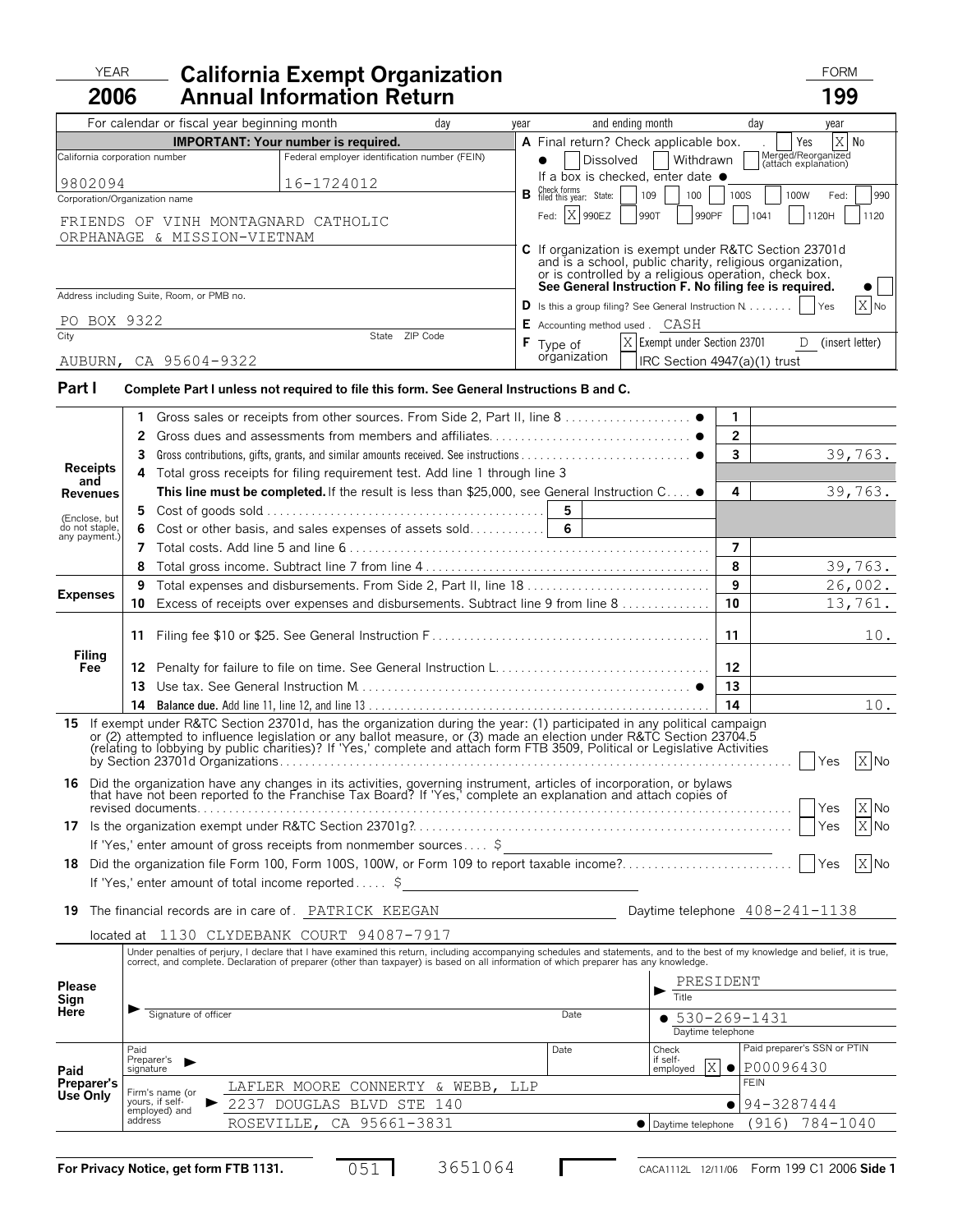FRIENDS OF VINH MONTAGNARD CATHOLIC 16-1724012

Part II Organizations with gross receipts of more than \$25,000 and private foundations regardless of amount of gross receipts—<br>complete Part II or furnish substitute information. See Specific Line Instructions.

|                   |          | Gross sales or receipts from all business activities. See instructions                  |                                                                                        |                           |         | $\mathbf{1}$        |         |  |
|-------------------|----------|-----------------------------------------------------------------------------------------|----------------------------------------------------------------------------------------|---------------------------|---------|---------------------|---------|--|
|                   | 2        |                                                                                         |                                                                                        |                           |         | $\overline{2}$      |         |  |
|                   | 3        |                                                                                         | $\overline{\mathbf{3}}$                                                                |                           |         |                     |         |  |
| <b>Receipts</b>   | 4        |                                                                                         |                                                                                        |                           |         | 4                   |         |  |
| from<br>Other     | 5        |                                                                                         |                                                                                        |                           |         | 5                   |         |  |
| <b>Sources</b>    |          |                                                                                         |                                                                                        |                           |         | 6                   |         |  |
|                   | 7        |                                                                                         |                                                                                        |                           |         | $\overline{7}$      |         |  |
|                   |          | Total gross sales or receipts from other sources. Add line 1 through line 7.            |                                                                                        |                           |         |                     |         |  |
|                   |          |                                                                                         |                                                                                        |                           |         | 8                   |         |  |
|                   | 9        | Contributions, gifts, grants, and similar amounts paid. Attach schedule SEE. STATEMENT1 |                                                                                        |                           |         | 9                   | 23,734. |  |
|                   | 10       |                                                                                         |                                                                                        |                           |         | 10                  |         |  |
|                   | 11       |                                                                                         | Compensation of officers, directors, and trustees. Attach schedule  SEE. STATEMENT. 2. |                           |         |                     |         |  |
| <b>Expenses</b>   | 12       |                                                                                         | 12                                                                                     |                           |         |                     |         |  |
| and<br>Disburse-  | 13       |                                                                                         | 13                                                                                     |                           |         |                     |         |  |
| ments             |          |                                                                                         | 14                                                                                     |                           |         |                     |         |  |
|                   | 15       |                                                                                         | 15                                                                                     |                           |         |                     |         |  |
|                   | 16       |                                                                                         |                                                                                        |                           |         | 16                  |         |  |
|                   | 17<br>17 |                                                                                         |                                                                                        |                           |         |                     | 2,268.  |  |
|                   | 18       |                                                                                         |                                                                                        | 18                        | 26,002. |                     |         |  |
| <b>Schedule L</b> |          | <b>Balance Sheets</b>                                                                   |                                                                                        | Beginning of taxable year |         | End of taxable year |         |  |
| <b>Assets</b>     |          |                                                                                         | (a)                                                                                    | (b)                       | (c)     |                     | (d)     |  |
| 1.                |          |                                                                                         |                                                                                        | 9,222.                    |         |                     | 22,983. |  |
|                   |          |                                                                                         |                                                                                        |                           |         |                     |         |  |
| 3<br>4            |          | $Inventories. \ldots \ldots \ldots \ldots \ldots \ldots \ldots \ldots \ldots$           |                                                                                        |                           |         |                     |         |  |
|                   |          | Federal and state government obligations                                                |                                                                                        |                           |         |                     |         |  |
| 6                 |          | Investments in other bonds. Attach schedule                                             |                                                                                        |                           |         |                     |         |  |
|                   |          | Investments in stock. Attach schedule                                                   |                                                                                        |                           |         |                     |         |  |
| 8                 |          | Mortgage loans (number of loans )                                                       |                                                                                        |                           |         |                     |         |  |
| 9                 |          | Other investments. Attach schedule                                                      |                                                                                        |                           |         |                     |         |  |
|                   |          | <b>10a</b> Denreciable assets                                                           |                                                                                        |                           |         |                     |         |  |

|     | <b>Othor invocations.</b> Attach Scribuard.       |        |         |
|-----|---------------------------------------------------|--------|---------|
|     |                                                   |        |         |
|     | <b>b</b> Less accumulated depreciation            |        |         |
|     |                                                   |        |         |
|     | 12 Other assets. Attach schedule                  |        |         |
| 13. |                                                   | 9,222. | 22,983. |
|     | Liabilities and net worth                         |        |         |
|     |                                                   |        |         |
|     | 15 Contributions, gifts, or grants payable        |        |         |
| 16  | Bonds and notes payable. Attach schedule 1        |        |         |
| 17  | Mortgages payable                                 |        |         |
| 18  | Other liabilities. Attach schedule                |        |         |
| 19  | Capital stock or principle fund                   | 9,222. | 22,983. |
| 20  | Paid-in or capital surplus. Attach reconciliation |        |         |
| 21  | Retained earnings or income fund                  |        |         |
|     | 22 Total liabilities and net worth                | 9,222. | 22,983. |

| <b>Schedule M-1</b> |  |
|---------------------|--|
|---------------------|--|

**Schedule M-1 Reconciliation of income per books with income per return**

Do not complete this schedule if the amount on Schedule L, line 13, column (d), is less than \$25,000

| 1 Net income per books                              |    | Income recorded on books this year      |  |
|-----------------------------------------------------|----|-----------------------------------------|--|
|                                                     |    | not included in this return.            |  |
| 3 Excess of capital losses over capital gains.      |    | Attach schedule                         |  |
| 4 Income not recorded on books this year.           | 8  | Deductions in this return not charged   |  |
|                                                     |    | against book income this year.          |  |
| 5 Expenses recorded on books this year not deducted |    | Attach schedule                         |  |
|                                                     |    | <b>9</b> Total. Add line 7 and line $8$ |  |
| 6 Total.                                            | 10 | Net income per return.                  |  |
| Add line 1 through line 5                           |    | Subtract line 9 from line 6             |  |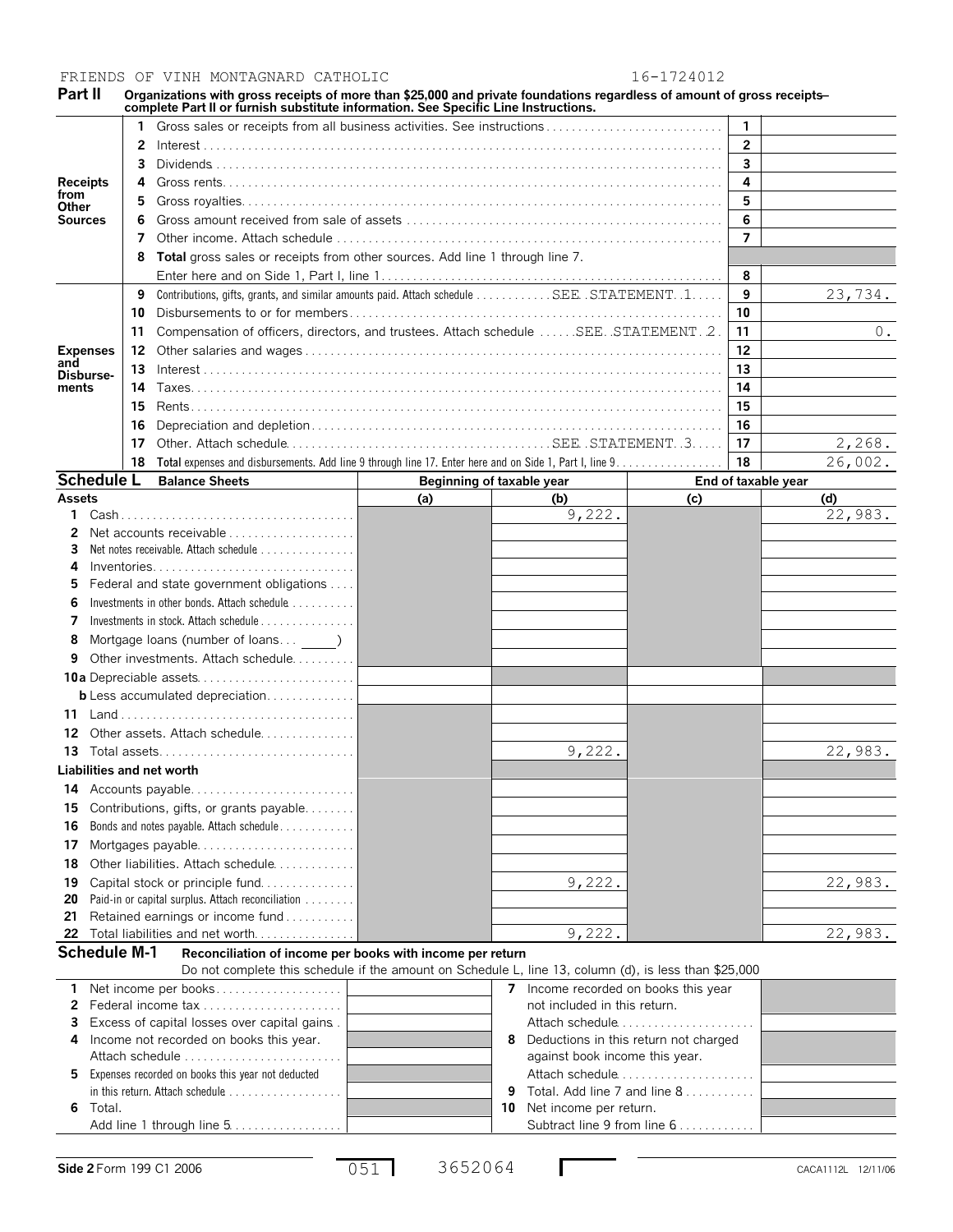## **2006 CALIFORNIA STATEMENTS PAGE 1 FRIENDS OF VINH MONTAGNARD CATHOLIC ORPHANAGE & MISSION-VIETNAM 16-1724012**

## **STATEMENT 1 FORM 199, PART II, LINE 9 CONTRIBUTIONS, GIFTS, GRANTS, AND SIMILAR AMOUNTS PAID** CLASS OF ACTIVITY: FINANCIAL SUPPORT<br>DONEE'S NAME: VINH SON MONTAGNA VINH SON MONTAGNARD ORPHANAGE<br>13 B NGUYEN HUE DONEE'S STREET ADDRESS: 13 B NGUYEN HUE DONEE'S CITY, STATE, ZIP: KONTUM, AMOUNT GIVEN: \$ 20,402. CLASS OF ACTIVITY: FINANCIAL SUPPORT<br>DONEE'S NAME: VINH SON MONTAGNAI VINH SON MONTAGNARD ORPHANAGE<br>13 B NGUYEN HUE DONEE'S STREET ADDRESS: 13 B NG<br>DONEE'S CITY, STATE, ZIP: KONTUM, DONEE'S CITY, STATE, ZIP: KONTUM, DESCRIPTION OF PROPERTY: 500 PROPELLER TOYS DATE OF GIFT: 2/05/06<br>BOOK VALUE: 400. BOOK VALUE: 400. METHOD USED TO DETERMINE BV: PURCHASE RECEIPT FAIR MARKET VALUE: 400. CLASS OF ACTIVITY: FINANCIAL SUPPORT FINANCIAL SUPPORT<br>VINH SON MONTAGNARD ORPHANAGE<br>13 B NGUYEN HUE DONEE'S STREET ADDRESS: 13 B NGUYEN HUE DONEE'S CITY, STATE, ZIP: KONTUM, DESCRIPTION OF PROPERTY: 451 SPOOLS OF THREAD DONEE'S CITY, STATE, ZIP:<br>
DESCRIPTION OF PROPERTY:<br>
DESCRIPTION OF PROPERTY:<br>
DATE OF GIFT:<br>
BOOK VALUE:<br>
2.932. BOOK VALUE: METHOD USED TO DETERMINE BV: PURCHASE RECEIPT FAIR MARKET VALUE: 2,932.

TOTAL  $\frac{1}{5}$  23,734.

#### **STATEMENT 2 FORM 199, PART II, LINE 11 COMPENSATION OF OFFICERS, DIRECTORS, AND TRUSTEES**

| NAME AND ADDRESS                                            | TITLE AND<br>AVERAGE HOURS<br>PER WEEK DEVOTED | COMPEN-<br>SATION | CONTRI-<br>BUTION TO<br>EBP & DC | <b>EXPENSE</b><br>ACCOUNT/<br><b>OTHER</b> |
|-------------------------------------------------------------|------------------------------------------------|-------------------|----------------------------------|--------------------------------------------|
| DAVE CHAIX<br>10103 GAUTIER DR.<br>AUBURN, CA 95602         | PRESIDENT<br>30                                | \$<br>$0.$ \$     | $0.$ \$                          | 0.                                         |
| DENNIS COYNE<br>877 BORDERLANDS DR.<br>ERLANGER, KY 41018   | <b>SECRETARY</b><br>15                         | 0.                | $0$ .                            | 0.                                         |
| PATRICK KEEGAN<br>1130 CLYDEBANK CT.<br>SUNNYVALE, CA 94087 | TREASURER                                      | 0.                | $0$ .                            | 0.                                         |
| PATRICK MCKEE<br>270 HIDDEN CREEK DR.<br>AUBURN, CA 95603   | SENIOR VP<br>6                                 | 0.                | $0$ .                            | 0.                                         |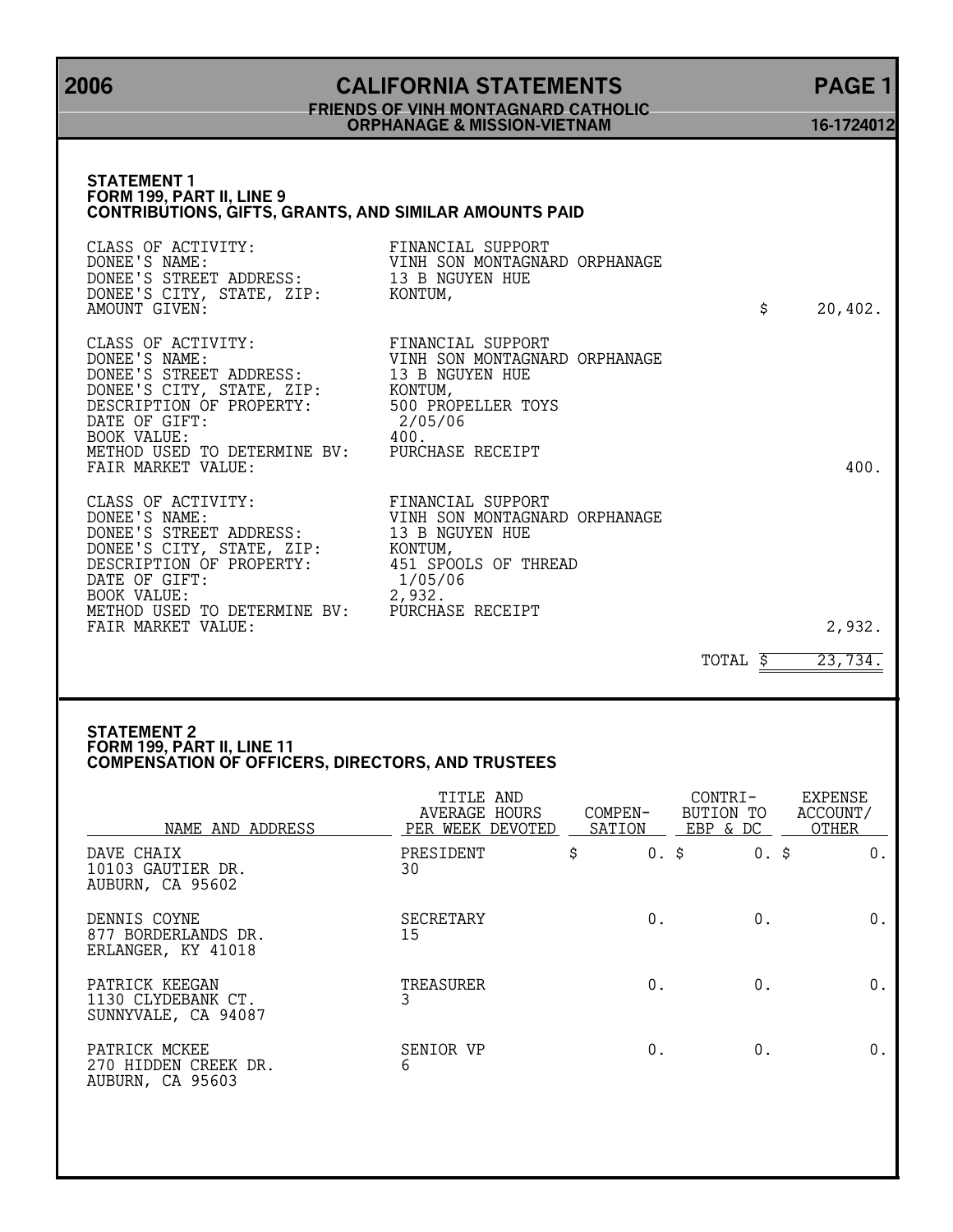# **2006 CALIFORNIA STATEMENTS PAGE 2 FRIENDS OF VINH MONTAGNARD CATHOLIC ORPHANAGE & MISSION-VIETNAM 16-1724012**

### **STATEMENT 2 (CONTINUED) FORM 199, PART II, LINE 11 COMPENSATION OF OFFICERS, DIRECTORS, AND TRUSTEES**

| NAME AND ADDRESS                                                                | TITLE AND<br><b>AVERAGE HOURS</b><br>PER WEEK DEVOTED | COMPEN-<br>SATION | CONTRI-<br>BUTION TO<br>EBP & DC | EXPENSE<br>ACCOUNT/<br>OTHER                          |  |
|---------------------------------------------------------------------------------|-------------------------------------------------------|-------------------|----------------------------------|-------------------------------------------------------|--|
| SISTER MARIE DOMINIQUE NGUYEN<br>427 S. EVERGREEN AVE.<br>LOS ANGELES, CA 90033 | 1ST VP<br>21                                          | \$<br>0.5         | $0.$ \$                          | 0.                                                    |  |
| MIKE LITTLE<br>18 ARGENTO DR.<br>MISSION VIEJO, CA 92692                        | 2ND VP<br>3                                           | $0$ .             | $0$ .                            | 0.                                                    |  |
| MIKE GREGERSEN<br>P.O. BOX. 9119<br>AUBURN, CA 95604                            | 3RD VP<br>3                                           | 0.                | 0.                               | 0.                                                    |  |
| MEL POTTER<br>10235 VAN PARKER LN.<br>GALT, CA 95632                            | <b>BOARD MEMBER</b><br>2                              | $0$ .             | 0.                               | 0.                                                    |  |
| RICHARD LAHEY<br>991 POPLAR CT.<br>SUNNYVALE, CA 94086                          | BOARD MEMBER<br>1                                     | 0.                | 0.                               | 0.                                                    |  |
| HANK GONZALES<br>146 RIVERVIEW DR<br>AUBURN, CA 95603                           | BOARD MEMBER<br>3                                     | $0$ .             | $0$ .                            | 0.                                                    |  |
| PAUL DAVIS<br>4576 ENGLISH CREEK<br>CINCINNATI, OH 45845                        | <b>BOARD MEMBER</b><br>1                              | 0.                | 0.                               | $0$ .                                                 |  |
|                                                                                 | TOTAL \$                                              | 0.5               | $\overline{0.5}$                 | 0 <sub>1</sub>                                        |  |
| <b>STATEMENT 3</b><br>FORM 199, PART II, LINE 17<br><b>OTHER EXPENSES</b>       |                                                       |                   | S                                | 110.                                                  |  |
|                                                                                 |                                                       |                   | TOTAL \$                         | 80.<br>506.<br>84.<br>50.<br>156.<br>1,282.<br>2,268. |  |